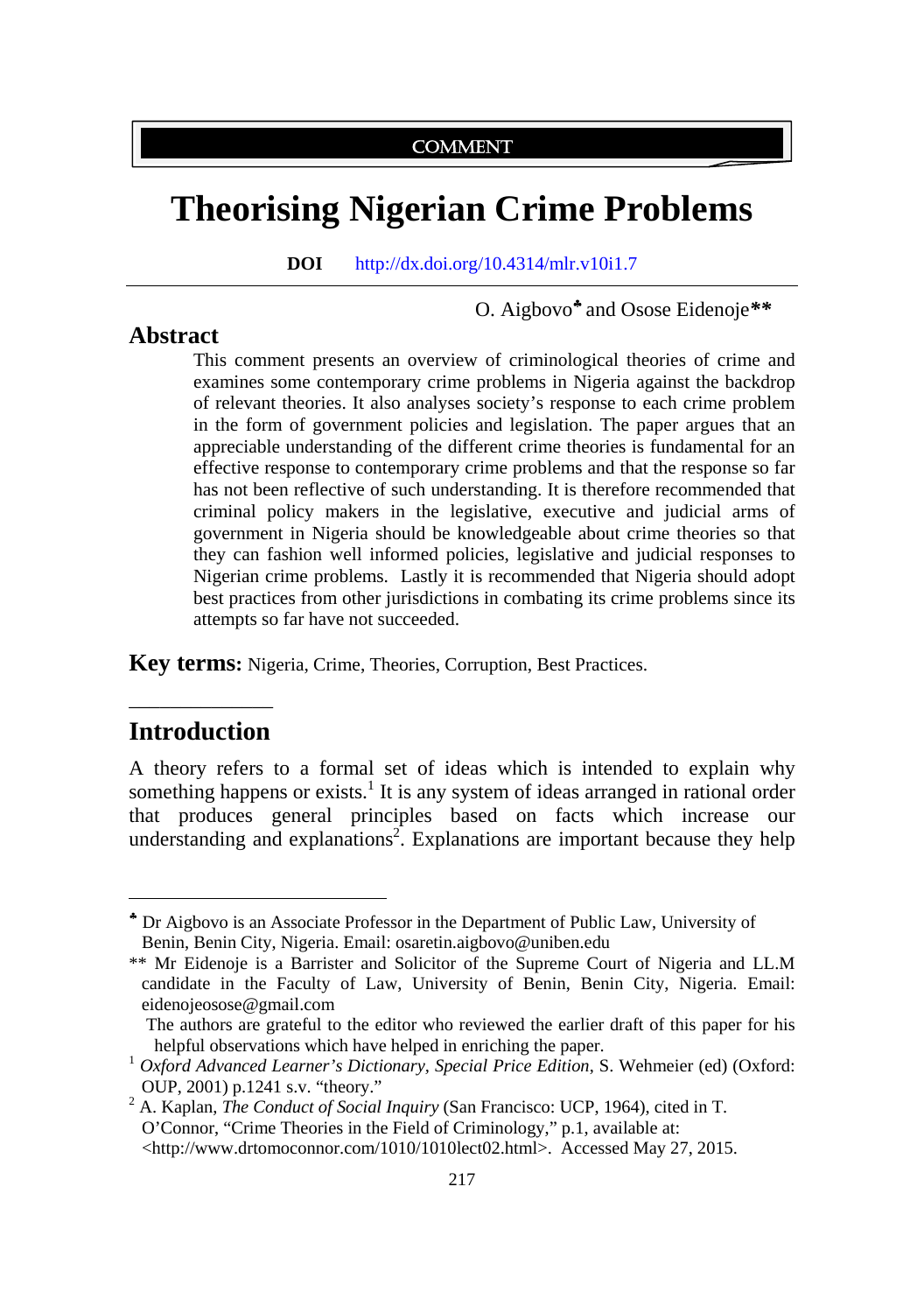us figure out why things are the way they are and suggest ways to effect desired changes.3 There are many theories for the explanation of crime. However no single theory or definition can be exhaustive on the issue of crime.<sup>4</sup> A major objective of criminological research is to provide theoretical explanations for crime, with a view to finding ways of curtailing crime in society.<sup>5</sup> Crime is generally defined in terms of some form of deviance or behaviour which departs from the prevalent societal norms. From the legal perspective, crime has been defined as "an act capable of being followed by criminal proceedings".<sup>6</sup> Section 2 of the Criminal Code Act, Chapter C38, Laws of the Federation of Nigeria, 2004 (Criminal Code ), uses the term "offence", which it defines as "an act or omission which renders the person doing the act or making the omission liable to punishment".<sup>7</sup> Crime problems<sup>8</sup> are widespread incidences of particular crimes at different times which pose difficulty to the society.

This paper gives an overview of contemporary crime theories. It then analyses notable crime problems in Nigeria and the response of the political authority to each of the crime problems. For our purpose, the phrase 'political authority' refers to the formulators of criminal policy in the executive, legislative and judicial arms of government. Theoretical explanation of each crime problem is made, with the aim of suggesting effective ways of responding to same. The crime problems discussed are corruption, armed robbery, advance fee fraud, kidnapping and terrorism. These crimes are the prevalent crime problems in Nigeria. Some relevant solutions are preferred on how the political authority will benefit from an understanding of crime theories.

<sup>&</sup>lt;sup>3</sup> H.D. Barlow, *Criminal Justice in America* (New Jersey: Prentice, 2000), p.86.

L. Atsegbua, "The Nature, Definition and Function of the Criminal Law," *Nigerian Bar Journal*, 7, No. 1 (2011): p.238.

 $5$  Criminology has been defined as the study of crime as a social phenomenon. It includes within its scope the process of making laws, of breaking laws, and of reacting towards the breaking of laws. The objective of criminology is the development of a body of general and verified principles and of other types of knowledge regarding this process of law, crime and treatment or prevention. See E.H. Sutherland, *Principles of Criminology, 2nd Edition* (Philadelphia: Lippincott, 1934), p.6.

 $<sup>6</sup>$  G. Williams, "The Definition of Crime," *CLP*, 8 (1955): p.107.</sup>

See also s.28 of the Penal Code, Chapter P3 Laws of the Federation of Nigeria, 2004. While the Criminal Code applies to areas in the former Southern Nigeria, the Penal Code applies to areas in the former Northern Nigeria.<br> $\frac{8}{9}$  A problem is a thing that is difficult to de

A problem is a thing that is difficult to deal with or understand. *Oxford Advanced Learner's Dictionary*, s.v. "problem".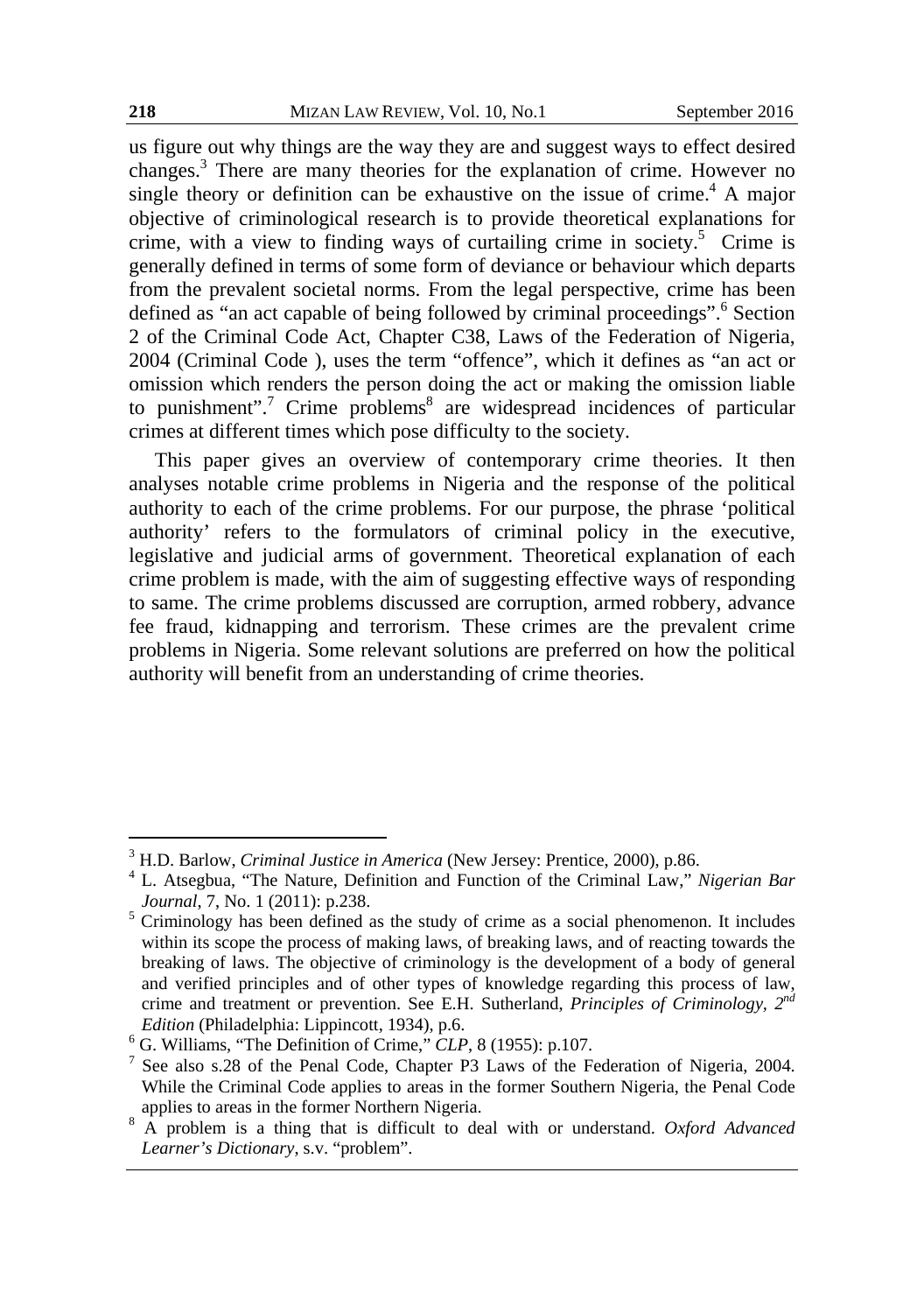-

## **1. Crime Theories**

Most policies which are directed towards tackling particular crime problems fail due to ignorance, misapplication or misinterpretation of criminological theories.<sup>9</sup> Crime control and prevention would be more effective if policy makers and operators of the criminal justice system understand and apply the relevant theories on the causes of crime. This is because having a fair understanding of a problem facilitates proffering of appropriate solutions for dealing with it. Crime theories are criminological assumptions which are held by different scholars about the causes of crime and are aimed towards an explanation for criminal behaviour.

Classical criminology sought to explain crime based on free will, and the pleasure and pain principle. Offenders were thought to engage in crime after weighing the level of satisfaction derivable, set off against the punishment attached if apprehended. Cesare Beccaria posited that crime was as a result of an expression of the free will of offenders i.e. offenders rationalised whether or not to engage in crime.10 Classical postulations were philosophical explanations of crime, without taking cognizance of the influence of external factors. Classical criminology helped to shift attention from earlier notions that criminality was caused by evil spirits and it focused attention on the nature of legislation and adjudication.

However, Darwin's theory of evolution afforded opportunity to challenge classical theory.<sup>11</sup> Scientific approach was introduced into criminological inquiry, giving rise to positivist criminology. Positivist criminology bases theoretical explanations on observed facts and perceives crime as resulting from the influence of external factors on the offender. This is also known as the deterministic approach to crime. It has helped in shifting the focus from the nature of legislation and adjudication to the offender peculiarity. About 13 criminological theories have been identified,<sup>12</sup> with  $3$  being considered as mainstream, into which others can be conveniently subsumed. Mainstream theories are biological, psychological and sociological explanations of crime.

<sup>&</sup>lt;sup>9</sup> O'Connor, "Crime Theories in the Field of Criminology," supra, note 2.

<sup>&</sup>lt;sup>10</sup> F. Adler, G.O.W. Mueller and W.S. Laufer, *Criminology and the Criminal Justice System*, 6<sup>th</sup> Edition (Boston: McGraw Hill, 2007), p.63.

<sup>&</sup>lt;sup>11</sup> Charles Darwin published his *Origin of Species* in 1859, in which he claimed that God did not create the various species of animals, but that each had evolved through a process of adaptation. In 1871, he published the theory on the Evolution of Man in *The Descent of Man and Selection in Relation to Sex*, which posited that man evolved from the anthropoid

ape. *See* Adler et al, *infra* note 13, p. 67.<br><sup>12</sup> O'Connor, "Crime Theories in the Field of Criminology," *supra*, note. 2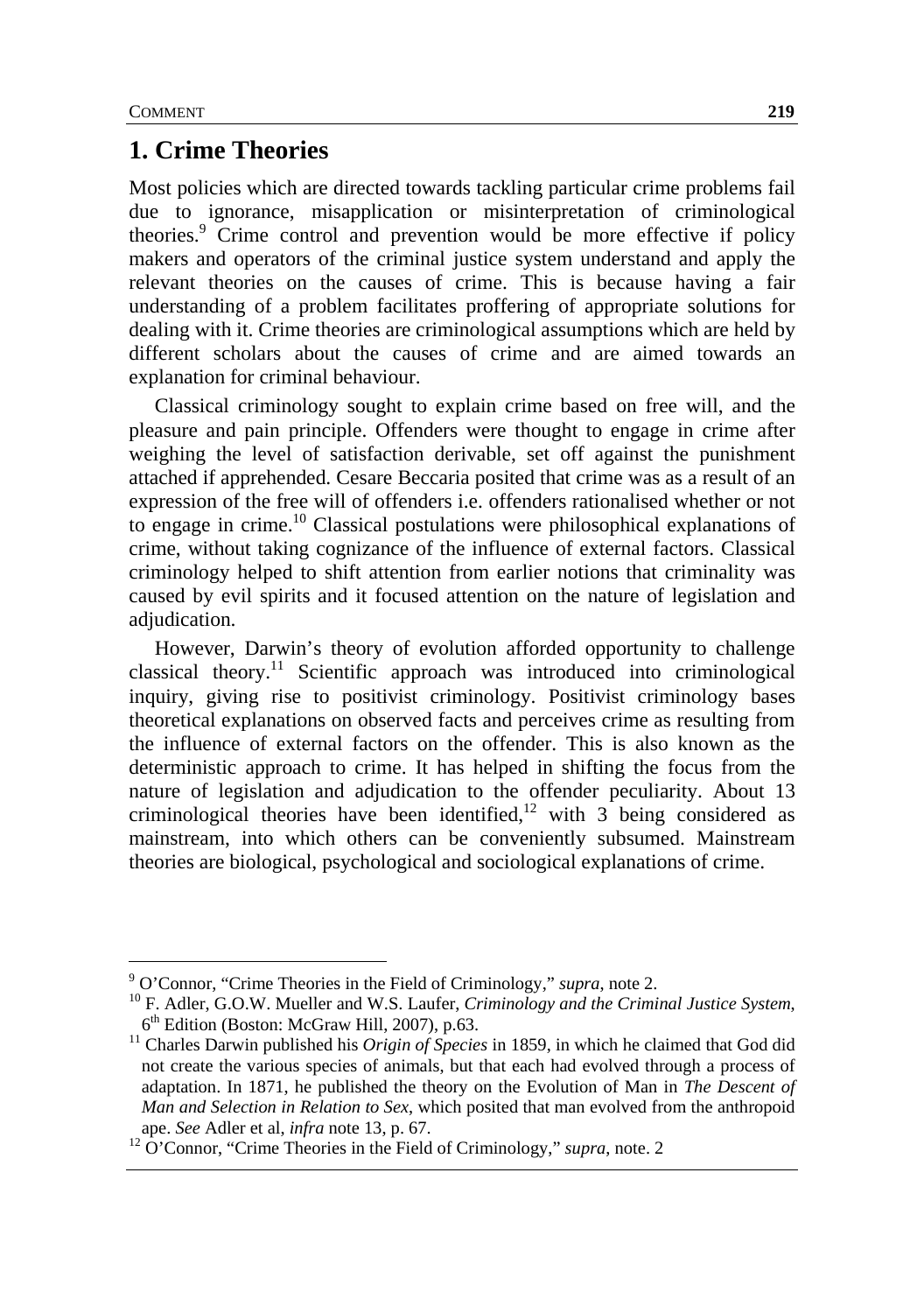#### **1.1 Biological theories**

These trace crime to the genetic, morphological and anthropological make up of offenders, who are thereby considered inferior to non-offenders. Cesare Lombroso postulated his theory of the 'born criminal', which assumes that offenders are defective in anthropological constitution e.g. by possessing atavistic stigmata such as unusual eye pigment, long arms and linking eyebrows etc, which makes them prone to crime.13 Scholars like Ernest Hooton, Ernst Ketschner and Richard Dugdale traced criminality to particular body types and hereditary traits transferrable from parents to children.<sup>14</sup> Biological theories generally recommend policies which are directed towards the isolation and treatment of offenders as a way of checking crime in society.15 This includes preventive measures like the provision of improved living standards and placement in special homes where offenders are made to be accustomed into suppressing display of potential criminal characteristics.

#### **1.2 Psychological theories**

These theories explain crime as manifestation of the imbalanced psyche of offenders. Rafaele Garofalo,<sup>16</sup> in the earliest of psychological explanations of crime, traced criminal behaviour to moral anomalies. Sigmund Freud founded psychoanalysis, which propounds that offenders have a weak superego, thereby lacking restraint against the urge for momentary gratification.<sup>17</sup> According to this theory, the human psyche is broken into the id, ego and superego. The ego constantly seeks to achieve a balance between urges and drives for gratification i.e. id and honed personal moral codes i.e. the superego. The superego is dependent on personal judgement about moral questions as an inter-play between the mental state of the individual, vis-à-vis the level of psychological development or mental health. If there is no balance in a person`s psyche, then he is prone to committing crime. The moral development theory sees offenders as those with defective moral development or suffering from psychiatric challenges.18 Offenders are predicted to be reacting to stress, suffering from low intelligence quotient or a psychopathic state of mind. This theory generally

<sup>&</sup>lt;sup>13</sup> Adler, Freda, Mueller, Gerhard O.W. and Laufer, William S. (2007), *Criminology*. 6<sup>th</sup> Ed. McGraw Hill, p.68.<br><sup>14</sup> Ibid, p.72.

<sup>&</sup>lt;sup>15</sup> However, scholars like Enrico Ferri recommend capital punishment in appropriate cases for offenders who are found to be incorrigible. See Adler et al, *Criminology*, p.70. 16 Adler et al, *supra* note 13, p.68. 17 Ibid, p.85.

<sup>&</sup>lt;sup>18</sup> The major proponent of this theory is Lawrence Kohlberg, who formulated the theory of moral development. According to this theory, offenders reason at a pre-conventional level, more like adult-children.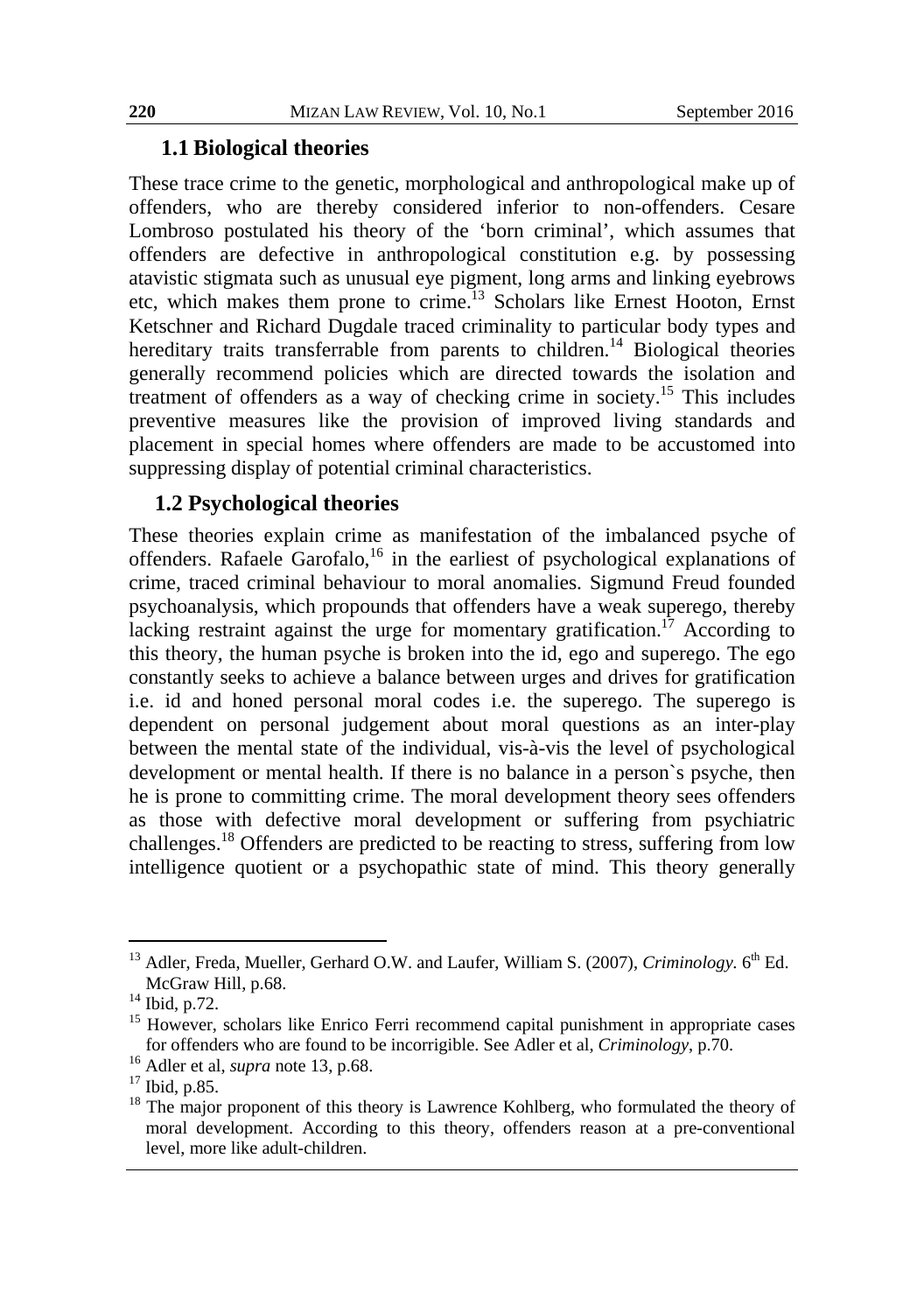recommends therapeutic treatment and counselling for offenders in a bid to reintegrate them into society and curb crime.

## **1.2 Sociological theories**

Sociological theories of crime explain crime as a product of the social conditions of an individual. The works of Adolphe Quetelet<sup>19</sup> and others which demonstrated that crime statistics vary in relation to factors like poverty, age, sex, race, neighbourhood etc, laid the foundation for several postulations and sub-theories, which may be conveniently grouped as sociological. These include the following theories:

**a) Ecological theory:**20 This theory traces criminality to the nature of the immediate environment of offenders and blames crime on the disorganisation of neighbourhoods, rather than the kinds of people living there.<sup>21</sup> Scholars like Gabriel Tarde found that majority of offenders began as street urchins in overcrowded, unplanned and disorderly ghettos. In the din of disorganisation, a survival of the fittest atmosphere inheres, temptation to indulge in crime is intensified and those at the bottom of the food chain imitate those at the top. Postulations of this theory recommend proper town planning, resettlement schemes and practical community empowerment as a way of discouraging criminality in society.

**b) Strain theory:** This perceives crime as resulting from efforts by offenders to circumvent blockages to the actualisation of economic goals. Foundational to this is the anomie theory propounded by Emile Durkheim, which states that crime is as a result of breakdown of social order due to loss of values. Expanding on this, Robert Merton<sup>22</sup> traced crime to a lack of integration between what urban culture demands of individuals and what the existing social structure permits. Everyone is expected to attain the same level of success per time e.g. live in a comfortable home, get married and give support to dependants, yet the means of achieving these things or getting to the top is not evenly distributed among all social classes. The result is a disjuncture of social order as persons who belong to the lower classes, often with less opportunities, try to make it to the top at all cost. The individual resorts to all manner of means, including indulging in crime, in order to actualise his or her economic goal. This theory recommends increased opportunities for all across the social classes<sup>23</sup>

<sup>&</sup>lt;sup>19</sup> Adler et al, *supra* note 13, p.75.

<sup>&</sup>lt;sup>20</sup> O'Connor, "Crime Theories", *supra*, note 2.<br><sup>21</sup> Ibid, p.2.<br><sup>22</sup> Adler et al, *supra* note 13, p.117.

<sup>&</sup>lt;sup>23</sup> O'Connor, "Crime Theories", *supra*, note.2.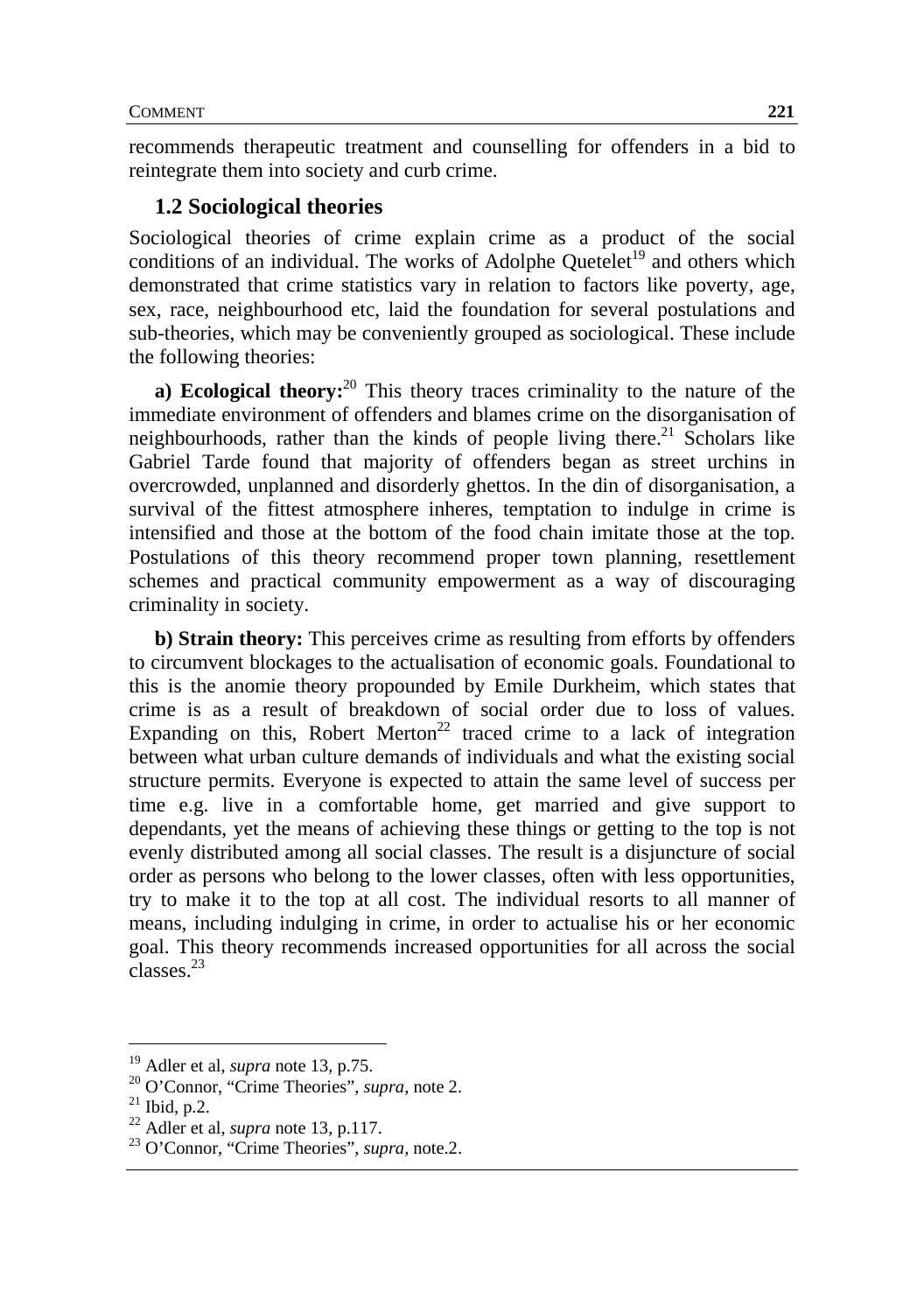**c) Learning theory**: This postulates that crime is as a result of rearing or enculturation. The influence of peer groups, childhood heroes and role models comes to mind. Edwin Sutherland's differential association theory postulates that imitation of behaviour is relative and dependent on factors like intimacy, frequency, intensity and priority of relationship between learner and his role model.<sup>24</sup> Repetition of delinquency is subject to the reward system in place and learned criminal behaviour tends to be repeated, fine-tuned and intensified or reinforced when they are rewarded positively. Therefore, hooliganism is learned when offenders have the protection of law enforcement and politicians. This theory recommends more effective negative reinforcement and use of positive reinforcement as a way of checking crime e.g. revamping the reward system in society in such a way as to discourage delinquency and encourage citizens to be law-abiding.

**d) Control theory**: This perceives crime as resulting from ineffective bonding between offenders and agents of socialisation/authority figures such as parents, teachers, law enforcement agents, religious, cultural and political leaders etc. Expanding on this theory, E.A. Ross postulated that the belief systems rather than specific laws guide what people do and generally serve to control behaviour. Individuals take to crime when such belief systems which ought to make them conform to societal laws are weak or absent. This results in reverse-socialisation and low self-control or outright failure of containment among e.g. street gangs, children from broken homes, failure in educational system or corrupted political and socio-cultural structure.<sup>25</sup> Proponents of this theory recommend proper child-rearing, reintegration and conscious restoration of social bonds through rehabilitation therapy as a way of curtailing criminality.

**e) Labelling theory**: This theory holds that criminality results from role-play by offenders of society's script. According to Howard S. Becker, moral entrepreneurs, who are people whose high social position empowers them to make and enforce social rules by which members of society live by, often label certain persons as deviants or potential offenders e.g. the general belief that persons from humble backgrounds may be tempted to steal, or that ghetto dwellers are miscreants.<sup>26</sup> The labelling process develops through shunning of first offenders and general condemnation instead of seeking ways to sincerely reintegrate such persons. The individual experiences a sort of social excommunication from society, integrates into a class of criminals and is immersed into the identity of an offender. This theory discourages profiling of

<sup>&</sup>lt;sup>24</sup> Adler et al, *supra* note 13, p.135.

<sup>&</sup>lt;sup>25</sup> See Id., p.168.<br><sup>26</sup> H.S. Becker, *Outsiders: Studies in the Sociology of Deviance* (New York: Macmillan, 1963), pp.9-20.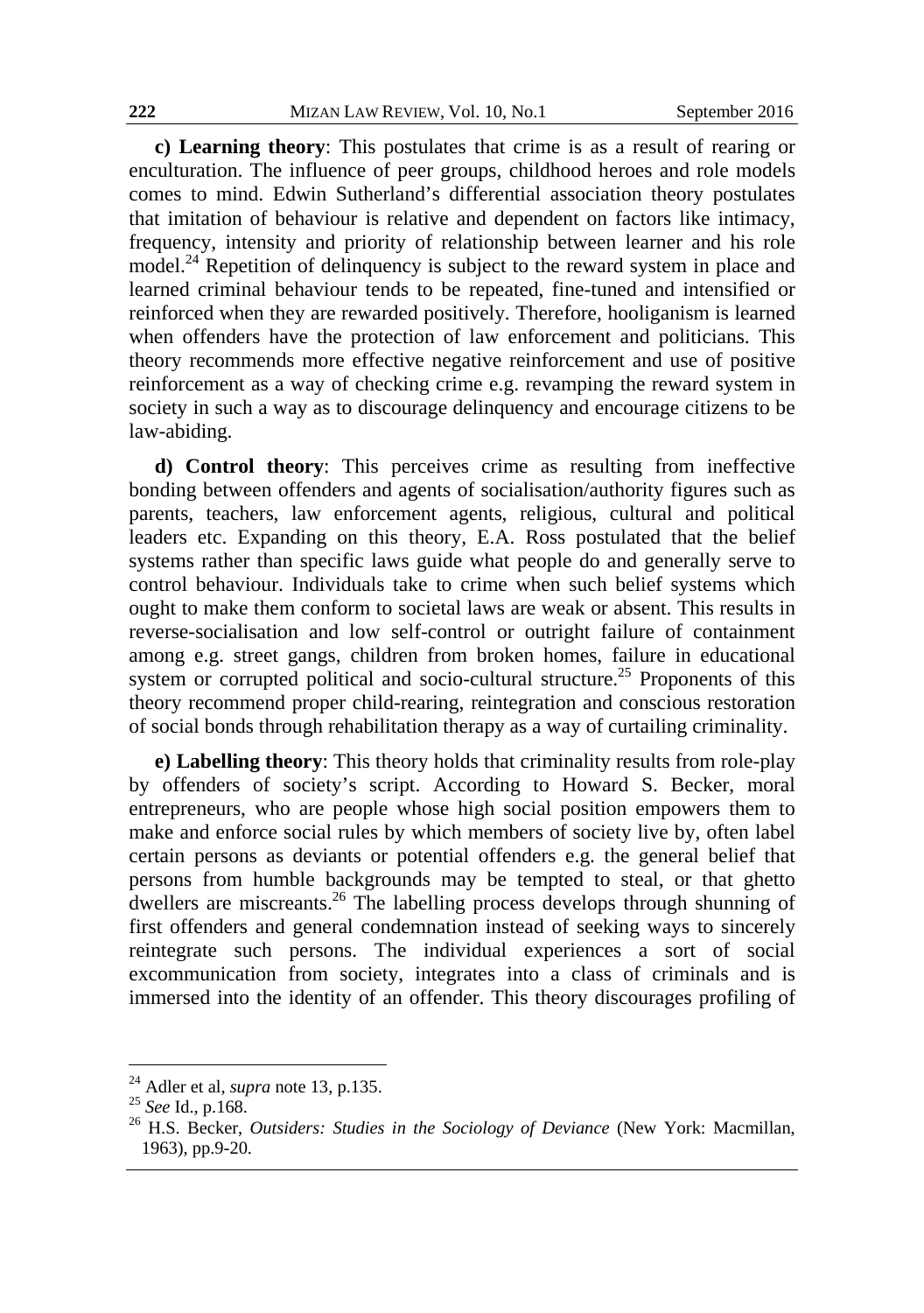members of some social classes and races due to previous crimes committed by them or their counterparts. Proponents recommend non-intervention by moral entrepreneurs in incidences of deviance and reintegration of offenders as solutions to crime problems.

**f) Conflict theory**: It perceives crime as resulting from the struggle for domination by members of competing interest groups in society<sup>27</sup> e.g. the imaginary cold war between the rich and the poor, adults and children, the ruling class and the ruled etc. George Vold and other scholars propounded that laws are made by members of the ruling class in such a way as to benefit them and suppress the lower classes.<sup>28</sup> The result is that most conducts of members of the lower classes often run counter to the law. This theory recommends the promotion of equality in society as a way of reducing the conflict and the incidence of crime. Giving equal opportunity to all segments of society to make inputs into laws and policies tends to give individuals a better sense of belonging and encourage persons to be law-abiding.

**g) Radical theory**: This is based on the economic theories of Karl Marx, which states that aspects of social life and laws are determined by capitalists or economically advantaged individuals in society to the disadvantage of others. Based on that reasoning, Bonger postulates that capitalism encourages criminal behaviour by creating an atmosphere that is inconvenient for social responsibility. Thus, crime is designed to favour capitalists in so far as offenders may be used as a source of cheap labour while undergoing punishment, like imprisonment coupled with hard labour.<sup>29</sup> Class struggle and capitalism is therefore blamed for crime as members of the proletariat or labour strive to succeed against the dictates of the few capitalists in whom economic power is concentrated. As a way of preventing and controlling crime, this theory recommends resort to *praxis* in equitable economic structure or socialism which ensures that major means of production are not concentrated in a few.

**h) Left Realism theory:** This perceives crime as resulting from predatory relationships among members of the different working classes. It recommends effective policies as a solution to crime problems.

**i) Peacemaking theory:** This perceives crime as resulting from inner suffering and turmoil of offenders. Crime fighting only deteriorates the situation

 $27$  It has been argued that deviance is not a quality of the act the person commits, but rather a consequence of the application by others of rules and sanctions to an offender. The deviant is one to whom that label has successfully been applied; deviant behaviour is behaviour

that people so label. See Becker, *Outsiders*, p.9.<br><sup>28</sup> O'Connor, "Crime Theories", *supra*, note 2.<br><sup>29</sup> *See* A.W. Bonger, *Criminality and Economic Conditions*, Trans, H.P. Hooton (Boston: Little, Brown, 1916), p.669.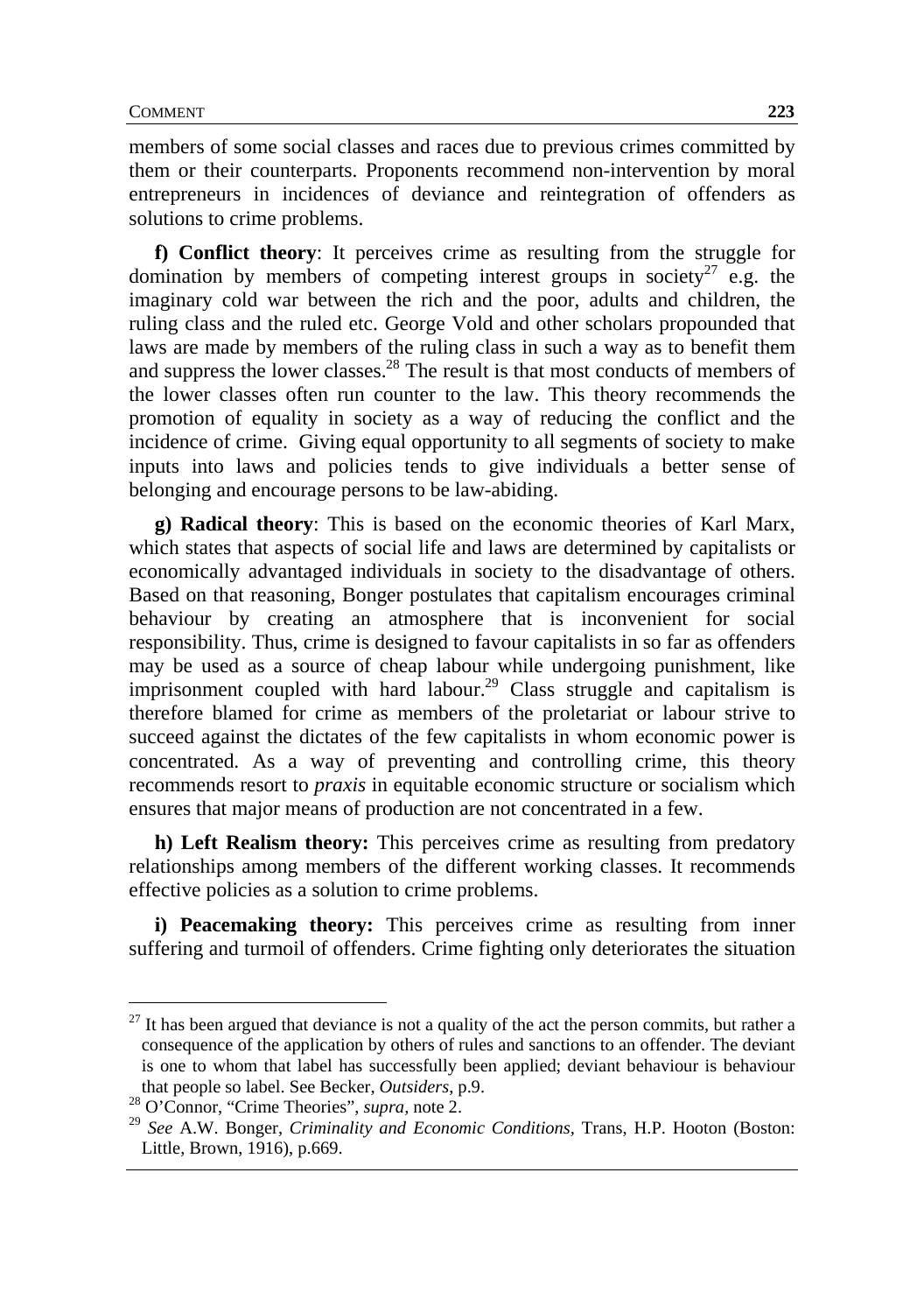as offenders are manifesting their frustration. This theory recommends spiritual rejuvenation and the creation of more caring, mutually dependent communities as a way of providing inner peace to offenders and curbing crime.<sup>30</sup>

**j) Feminist theory:** This perceives certain types of crime as resulting from the patriarchal nature of society and gender inequality which creates pressures on the male figure to be able to attain certain standards of living, marry and provide for the household. Concept of male domination is blamed for various crimes in society. It recommends ending sex discrimination as a solution to crime problems.<sup>31</sup>

**k) Post modernism theory:** The theory traces criminality to a disconnection between offenders and societal conceptualisation. Crime is seen as developing from feelings of dehumanisation due to estrangement of the individual by stereotypes, general thinking and conception, thereby limiting the individual's understanding. Crime becomes a reaction against such dehumanisation and overemphasis on scientific rationality to the pursuit of knowledge. This appears to justify the existence of extremism among those who feel that society has grown worse due to modernisation. This theory recommends the promotion of more informal social controls as a replacement to current legal system e.g. the use of group and neighbourhood tribunals.<sup>32</sup>

**l) Culture conflict theory:** The theory perceives crime as resulting from conflict due to the different cultural backgrounds of persons in society.<sup>33</sup> Different groups, religious, tribal, cults etc, have different norms and which tend to conflict with the norms of the dominant group in society; the norms of dominant groups often translate into and are upheld by society in the form of laws and policies. For example, some tribal groups practice wife stealing in which case, desirable damsels are abducted for the purpose of marriage. In an urban setting, such practice may incur criminal sanction. This theory recommends correctional education and non-intervention as a solution to crime problems.

-

33 Ibid.

<sup>&</sup>lt;sup>30</sup> O'Connor, "Crime Theories", *supra*, note 2.<br><sup>31</sup> Ibid.

 $32$  Ibid.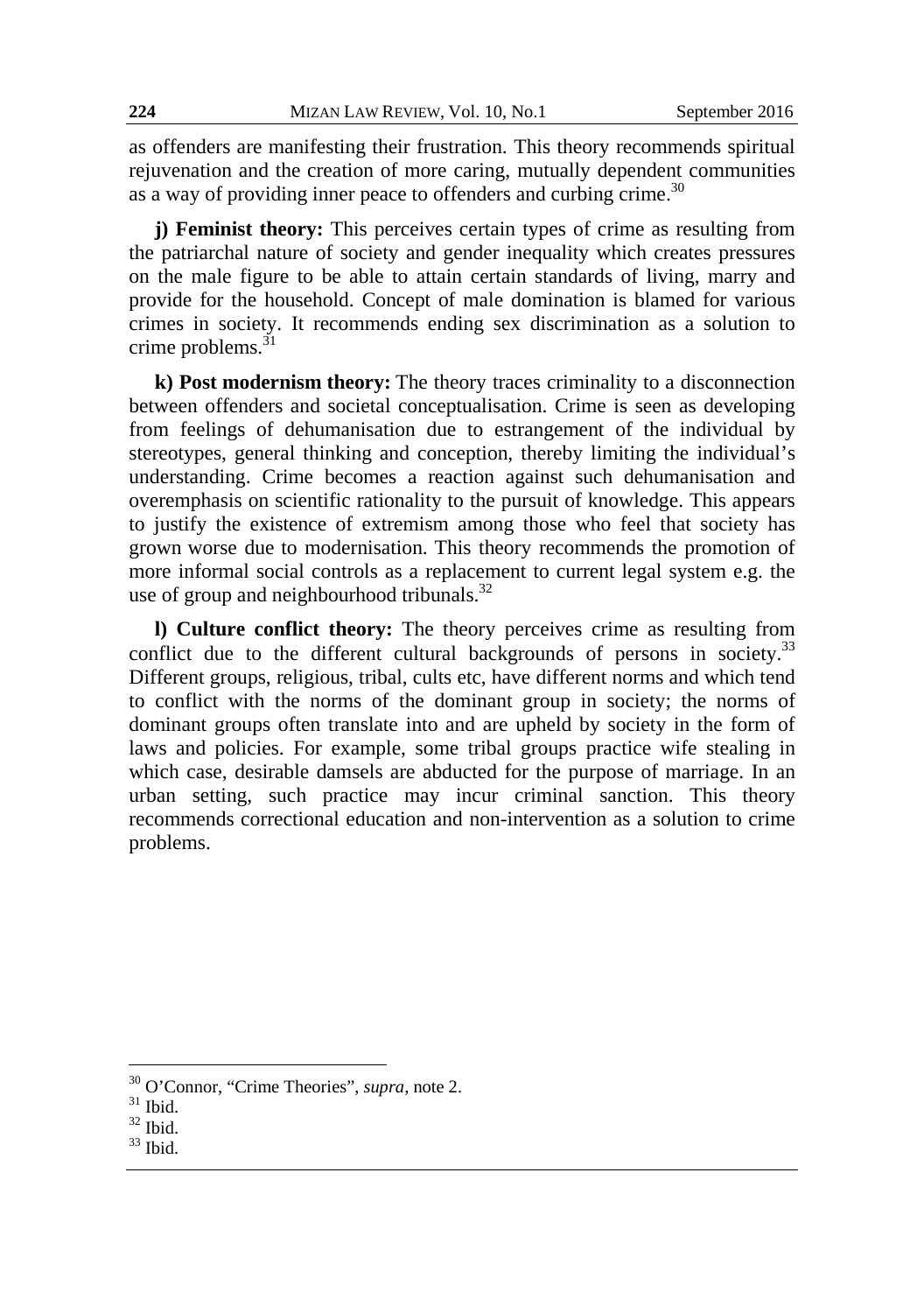<u>.</u>

## **2. Nigerian Crime Problems: Overview of Selected Offences**

### **2.1 Corruption**

Corruption is synonymous with dishonesty or illegal behaviour, especially of people in authority. It is the act or effect of making somebody change from moral to immoral standard of behaviour.<sup>34</sup> Under section 2 of the Corrupt Practices and Other Related Offences Commission Act, 2000, (Chapter C31, Laws of the Federation of Nigeria, 2004) (ICPC Act hereinafter), corruption is defined as including "bribery, fraud and other related offences". Historically, the origin of corruption in Nigeria predates the colonial era.<sup>35</sup> A Colonial Government Report in 1947 noted that "Africa's background and outlook on public morality is very different from that of the present day Briton. The African in the public service seeks to further his own financial interest".<sup>36</sup> However, corruption seems to have been alien to traditional systems in Africa. The report thus seems to have made reference to practices by office holders in the course of the transition to modern tiers of authority.

The political history of Nigeria suggests that corruption became significantly visible during the  $1<sup>st</sup>$  Republic around 1963.<sup>37</sup> The colonial government had just relinquished power to the locals, most of who had lived simple lifestyles as nationalists and were mostly from the middle social classes. They were naturally overwhelmed by the cheap victory or the fact that Nigeria's independence was won on a platter of gold. They found themselves in control of the booming resources of the new nation, a task many were untrained for or less exposed to. This was unlike the pre-independence and pre-republican days when a majority of the nationalists strived to pursue the cause of the people.

Another factor was pressure from the better exposed key players of the business sector, most of whom had lobbied contracts from the colonialists. Automatically, they turned to the nationalists' leaders. Nationalists became beneficiaries of most of the local businessmen and women, patronising them during the post independence era in gratification of their earlier support and

<sup>&</sup>lt;sup>34</sup> Shuaibu Kassim Abubakar, "Anti-Corruption Crusader in Nigeria: Can the Self-acclaimed Giant of Africa be Salvaged? (1)," *Edoworld* available at <http://www.edoworld.net>

accessed on October 25, 2014.<br><sup>35</sup> Michael .M. Ogbeide, "Political Leadership and Corruption in Nigeria since 1960: A Socio-economic Analysis", *Journal of Nigeria Studies*, 1, No. 2 (2012): p.1.<br><sup>36</sup> Ibid. This is not to say that corruption in the criminal context is a part of the African

culture. Corruption everywhere is a vice, only that some cultural practices and norms tend to fall under corruption as known in the modern day e.g. giving gifts to people in authority in appreciation for a kind gesture may amount to "gratification", which is prohibited under s.2 of the ICPC Act. 37 Abubakar, "Anti-Corruption Crusader in Nigeria", *supra* note 34.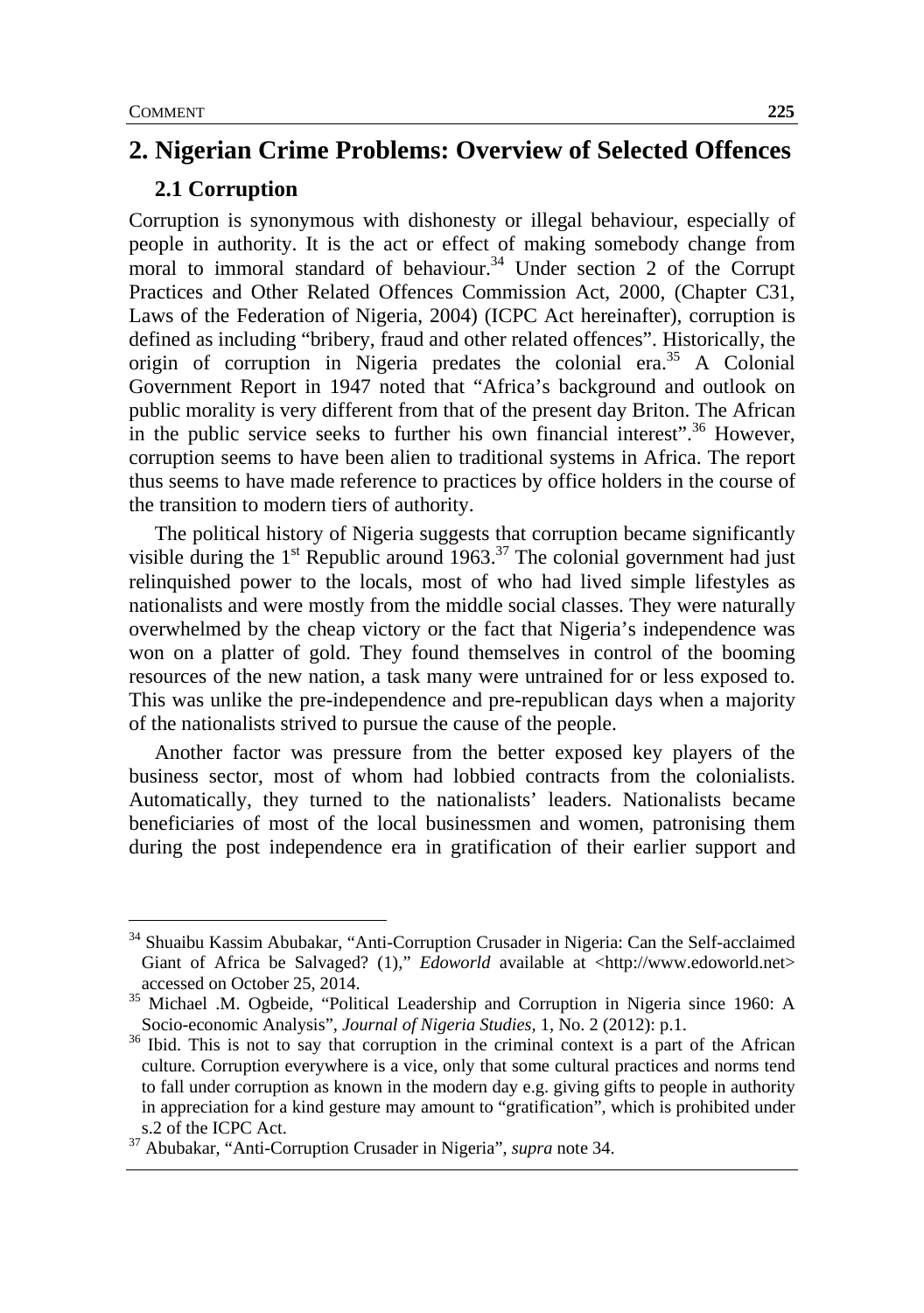sponsorship of nationalist movements-cum-political parties. The result was the invention of a new form of corruption termed 'official corruption'. Most business moguls became political godfathers of the nationalists. Contracts were overpriced in return for kickbacks to government officials.<sup>38</sup>

Widespread official corruption was one of the excuses used by those behind the military coup d'état of January 15, 1966, in toppling the government of the  $1<sup>st</sup>$  Republic,<sup>39</sup> as a reaction to the crime of official corruption in Nigeria. There were subsequent coups which thrived on the same issue. Thus, when the democratic government of President Shehu Shagari was toppled by the military junta led by General Mohammadu Buhari, many Nigerians took to the streets in iubilation on the assumption that the reign of corruption had ended.<sup> $40$ </sup> They made heroes of the military government, when it subsequently sacked and prosecuted many public officers. Many fled overseas in search of asylum e.g. Umaru Dikko, a former Transport Minister whom the military claimed was in possession of huge amounts of embezzled funds.<sup>41</sup>

But the psyche of the people, especially the lower classes had been affected. The chequered political terrain affected the social norms in line with the anomie theory of Emile Durkheim, due to a succession of breakdown of social order as a result of loss of standards and values, as the country moved from colonial rule to democratic self-governance, military interventions, civil war, military rule and back to democratic rule. Values became difficult to sustain. During the civil war, there were alleged sharp practices by businesspersons who were contracted to make supplies to the forces at the war zones. Most of them corrupted the military commanders to short-change the government by making under-supplies and supplying inferior qualities.

Another malpractice was the invention of 'ghost' soldiers; salaries of dead soldiers were still being paid by some syndicates of finance officers to themselves. The result is that members of the military who were themselves inexperienced in administration became exposed to corruption. In the long run, some military leaders ended up looting Nigeria's treasuries. Since the return of democratic rule to Nigeria in 1999, official corruption has taken a new dimension. Some of those in government or who occupy key positions in the

1

 $38$  Many Nigerian writers have satirised the transition of erstwhile pauper nationalists-cumpoliticians into millionaires during the transition. See generally e.g. Chinua Achebe's book *A Man of the People* and "The Voters" in *Girls at War and Other Stories* (London: Heinemann, 2002), p.11.<br><sup>39</sup> Abubakar, *supra* note 34.<br><sup>40</sup> Ibid. See also Smurfy, "Umaru Dikko: The failed Abduction," July 3, 2014, *Nairaland*,

available at <http://www.nairaland.com>. Accessed on October 7, 2014. 41 Ibid.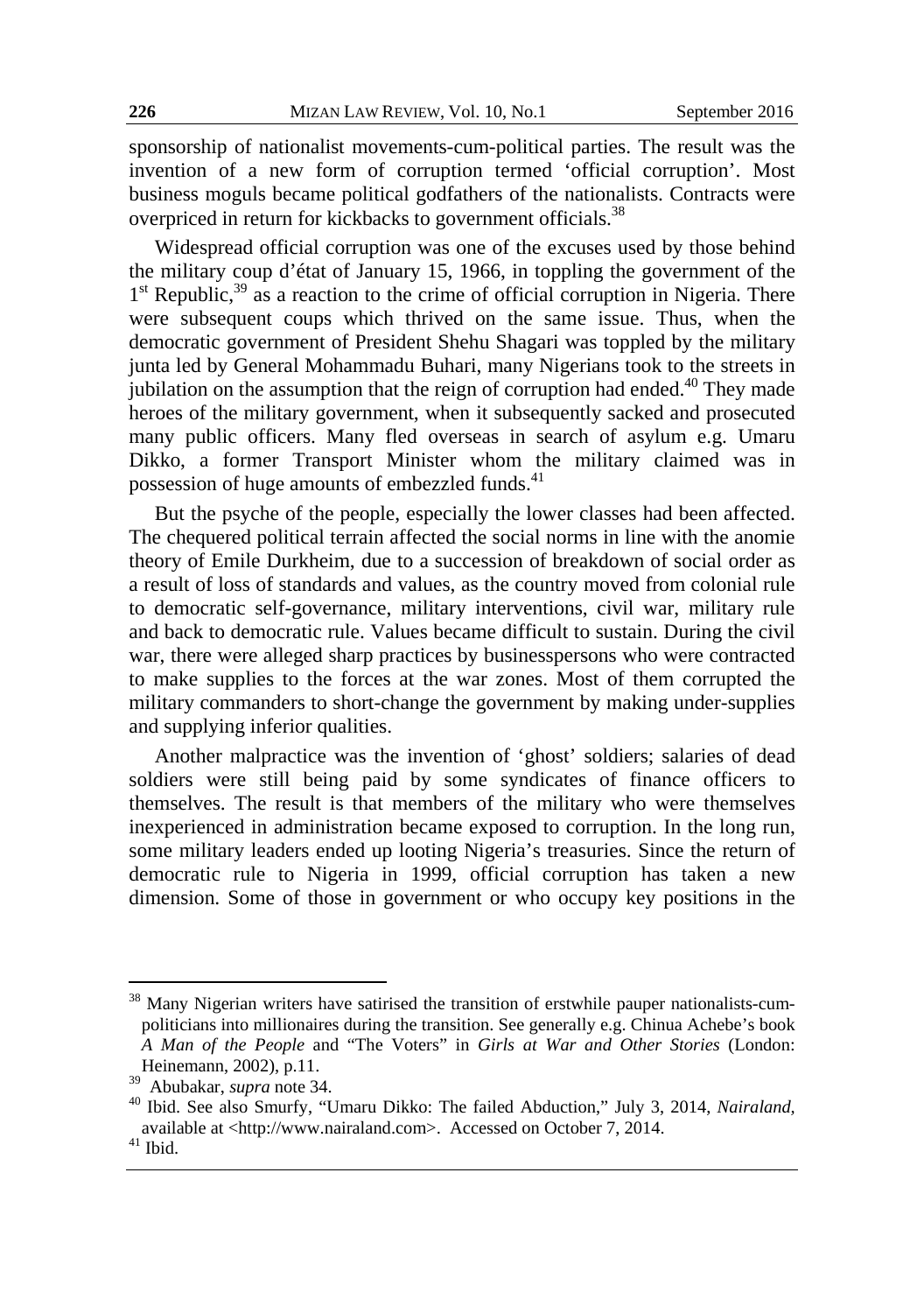private sector were involved as demonstrated in *FRN v. DSP Alamieseigha*42 and *FRN v. Cecilia Ibru*. 43

The Criminal Code and Penal Code prohibit corruption. Moreover, the ICPC Act, the Economic and Financial Crimes Commission Act 2000 (EFCC Act), the Money Laundering Act 2011 (as amended)<sup>44</sup> and several other statutes were enacted in response to the new wave of official corruption and white collar crimes after the return of democracy in 1999. A major challenge has been the attitude of prosecutors and the seeming inability of the justice system to secure convictions. For example in the above cases, the EFCC had to enter into plea bargain in contrast with the case of accused persons of lesser social classes. Another issue is the rather ridiculous fines meted out by the courts e.g. in *FRN v*. *Yusuf*, <sup>45</sup> the accused pensions board member stood trial for the theft of over N<sub>440</sub> billion but was fined N<sub>1750</sub>, 000. This sparked up public outcry as many condemned the attitude of the judiciary, which tended to be directed in favour of members of the upper classes. This case appears to be a dramatisation of the conflict theory which assumes that laws are made by members of the upper classes who try to ensure that such laws are in their favour, creating continuous conflict between the social classes in a struggle for supremacy.

The Nigerian government adopted a legalistic approach to the problem of corruption by enacting different statutes and establishing special agencies like the EFCC and ICPC. However, corruption still lingers. An understanding of the theoretical basis of corruption in Nigeria would have led to the adoption of more effective measures aimed towards curbing crime. Gift, is for example, is cultural in Nigeria, and the cultural conception of gift becomes a bribe when the recipient holds authority to make decisions which positively or negatively

 $42(2006)$  16 NWLR (Part 1004) 1.

<sup>&</sup>lt;sup>43</sup>Cited in I. Akeregha et al, `The Ruling Class has Corrupted the Judiciary-Femi Falana` 32 (17) *The Source Magazine,* available at <http://www.thesourceng.com>. Accessed on 15 October 2014. *See* also *Akingbola v FRN* (2012) 9 NWLR (Part 1306) 475, where the appellant was charged with the theft of over N47 billion belonging to the defunct

Intercontinental Bank Nigeria Plc. 44 Other anti-corruption mechanisms include the Central Bank of Nigeria Regulation or BVD–biodata captured and to have a unique number to which all bank accounts which requires everyone to have his opened by him can be traced. This aims towards curbing the incidence of fictitious bank accounts in order to avoid money laundering and related offences. The Public Procurement Act is also aimed at curbing overprizing and nontransparent award of government contracts. The Freedom of Information Act also serves as a check as under that Act any interested members of the public may enquire about any

information from any authority. 45 Cited in I. Akeregha *et al*, "The Ruling Class has Corrupted the Judiciary: Femi Falana SAN" February 11, 2013, 32 (17) *The Source Magazine* available at <http://www.thesourceng.com>. Accessed on October 14, 2014.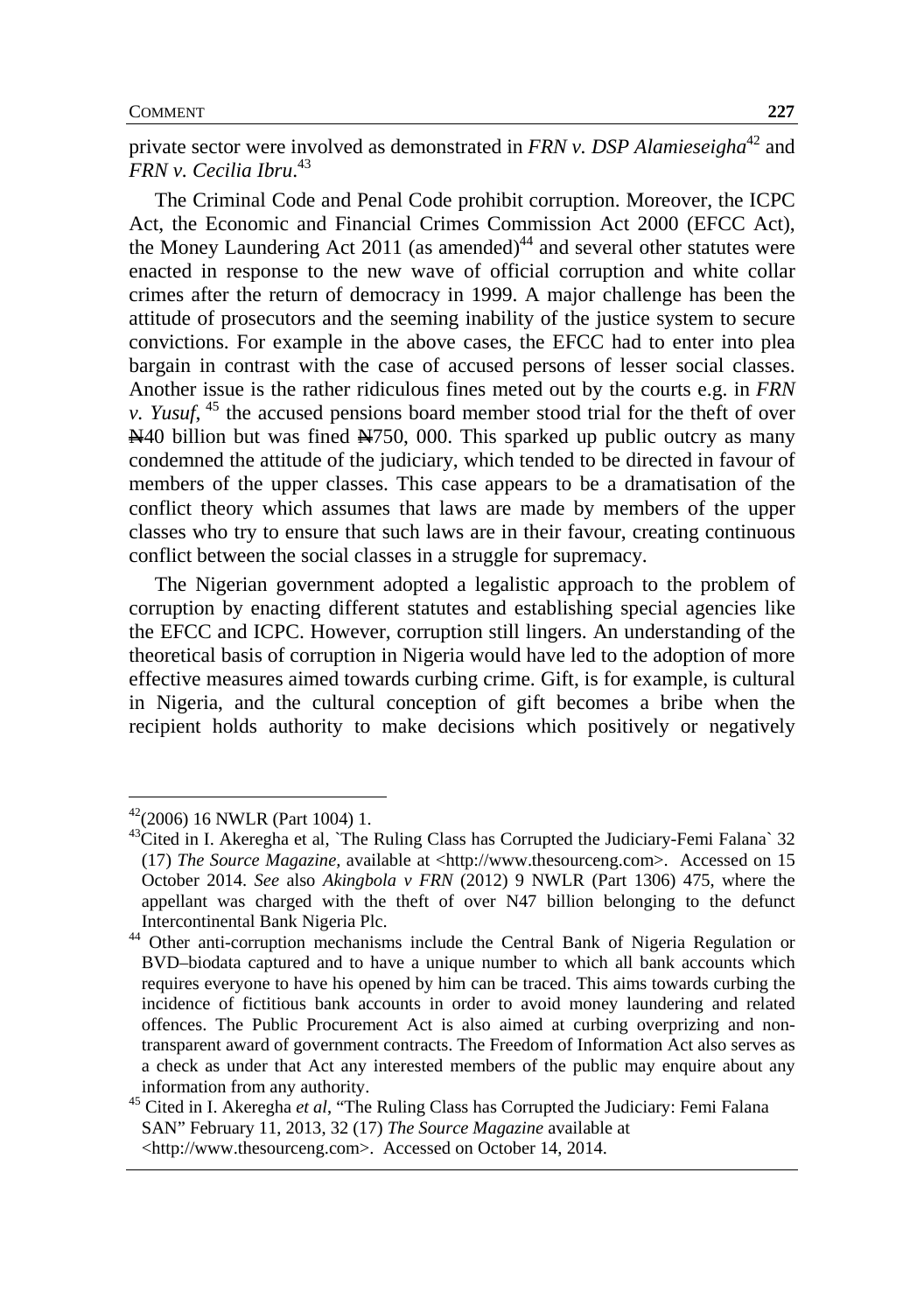affects the gift provider. What the law, at present, regards as gratification from bribe, was from a cultural perspective perceived as a show of appreciation.

Nigeria is made up of over 300 tribal groups with different cultures. Virtually all of them recognise the giving of gifts as a sign of appreciation in return for or in anticipation of favours. From the perspective of culture conflict theory, when citizens bring this culture into dealings with public officials, it turns out to be the crime of corruption. Therefore, Nigeria`s anti-corruption provisions criminalising official gratification introduced from the time of the colonial administration to the present day are impositions of a foreign norm alien to the ordinary Nigerian coming from a cultural background which sees the giving and taking of gratification, whether official or not, as an acceptable norm.

These anti-corruption statutes are perceived as huddles intended to hinder the lower classes from acquiring easy wealth and crossing over into the ruling classes. This reflects the conflict theory. Corruption in Nigeria also lends credence to the learning theory as persons who previously lived honest lives soon learn, based on social, political and economic interactions that virtually all those who have succeeded are or were involved in corruption, one way or the other; from the departmental director who bribed his way into office, to a political office holder who used forged credentials, bribed voters and electoral officers or otherwise rigged his way into office, to the successful entrepreneur or politically exposed person who wins his contracts based on gratification of government officers or abuse of power. As a matter of fact, the innocent often finds that the more he shuns corruption, the more opposition he meets along the upward ladder. Corruption then has an appearance of conduct which is better rewarded than honesty. This increases the rate of imitation among members of the public, and validates Sutherland`s differential association theory of learning crime. It is therefore not surprising that attempting to tackle the crime problem of corruption through legal means alone has failed.

Corruption could be tackled through education directed towards correcting wrong cultural values. There should also be political education, provision of equal opportunity and easy access to desirable things of life to reduce the strain on individuals in striving to attain societal goals. There should be an overhaul of Nigeria's reward system by positive reinforcement and effective negative reinforcement. This requires rewarding honesty and ensuring the certainty and celerity of punishment of corruption as postulated by scholars like Beccaria, who argued that certainty and celerity of punishment is strong deterrent to the commission of crime.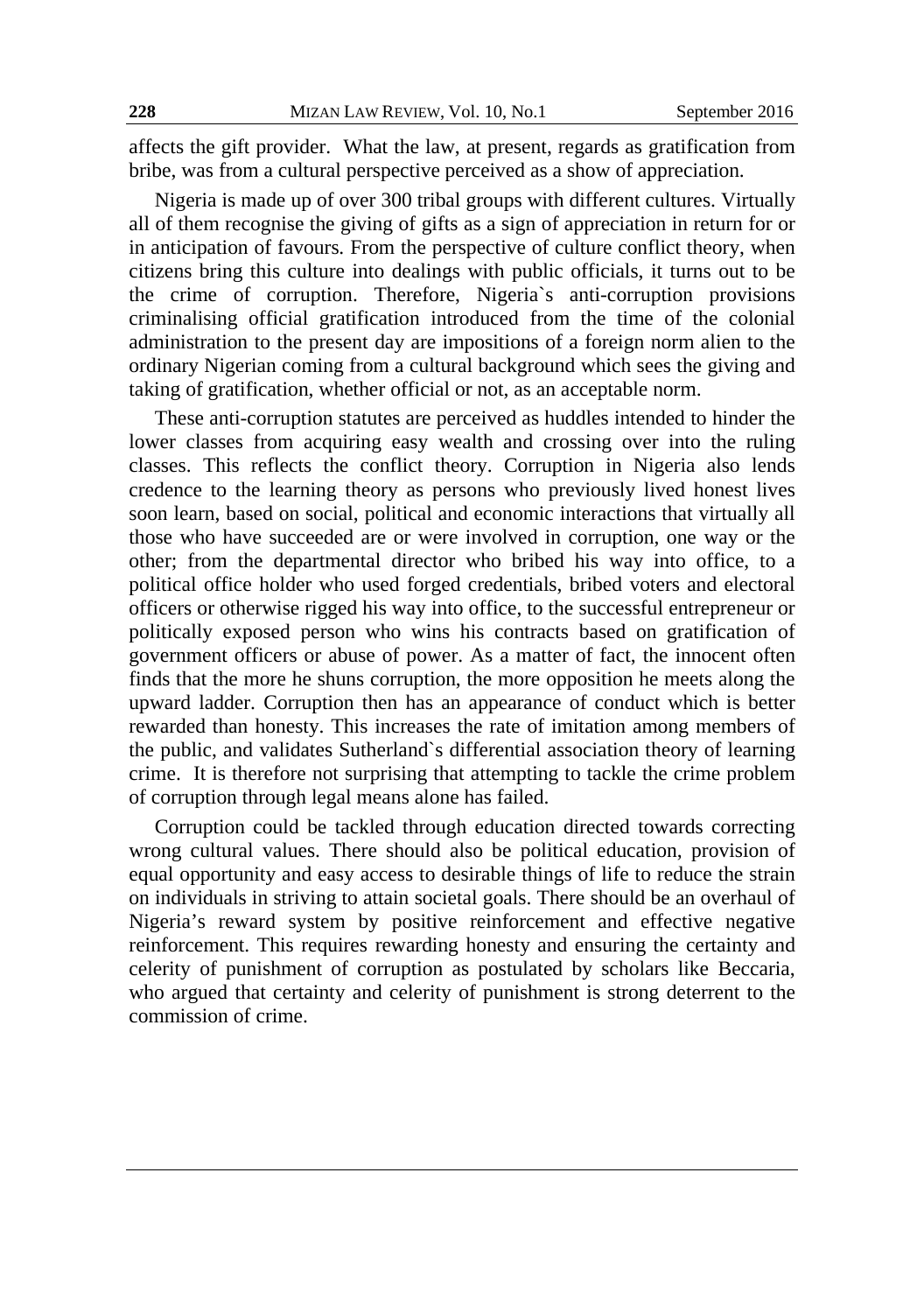## **2.2 Armed robbery**

The Criminal Code and the Robbery and Firearms Act (Chapter R11, Laws of the Federation of Nigeria, 2004), criminalised robbery.<sup>46</sup> The offence becomes armed robbery when the robbery involves the use of an 'offensive weapon' or any firearm. Under section 11 of the Robbery and Firearms Act, offensive weapon includes "any article (apart from a firearm) made or adapted for use for causing injury." Firearms include any gun, explosive, ammunition whether whole or detached. Armed robbery has been classified into the following: $47$ 

- a) *Contract Robbery*: This involves the recruitment of robbers for the sole purpose of executing a robbery operation based on agreed fees or share between the informant or procurer and the robbers e.g. this usually manifests in form of attacks on bullion vans, leaking of information about the presence or movement of money or other valuables. There is usually high rate of causalities as the robbers operate like assassins; ready to succeed at any cost.
- b) *Pre-planned Robbery*: This involves the conscious study of routine security lapses of the target within a given period by an insider or spy e.g. robbing a bank or museum.
- c) *Opportunity Robbery*: This takes place when occasion presents itself e.g. robbers or potential robbers roaming the streets may run into a target. There is high probability of apprehension as the robbers may run out of firepower or may be overwhelmed by other circumstances outside their control.
- d) *Snap Robbery*: This is at a local level and small-scale e.g. persons with access to firearms may decide to utilise them for immediate satisfaction of a particular need when broke or as a past time e.g. cultists who have just been initiated and are asked to prove their guts, rogue law enforcement agents, hunters, herdsmen or political thugs.
- e) *Revenge Robbery*: This happens in retaliation for perceived wrong e.g. retrenched staff, swindled business partners etc. It could get bloody as the robbers may become assassins while in action.

The categories highlighted above indicate types of robberies. Ajayi groups robbers into  $48$  the following:

a) *Psychotic Robbers*: These posses the do-or-die, kill or be killed attitude. They are hardened criminals; jail birds mostly. They are usually merciless and may be fugitives from law enforcement agents. They could be described as professional robbers, with a sense of mission; as if they have a limited

<sup>-</sup>

<sup>&</sup>lt;sup>46</sup> *See* s.401 of Criminal Code and s.2 (1) of Robbery and Firearms Act.<br><sup>47</sup> Gabriel A. Ajayi (2011), "Crime and Security: The Menace of Armed Robberries in Nigeria." Available at: <http://nigeriaworld.com/articles/2011/oct/241.html> 48 Ibid.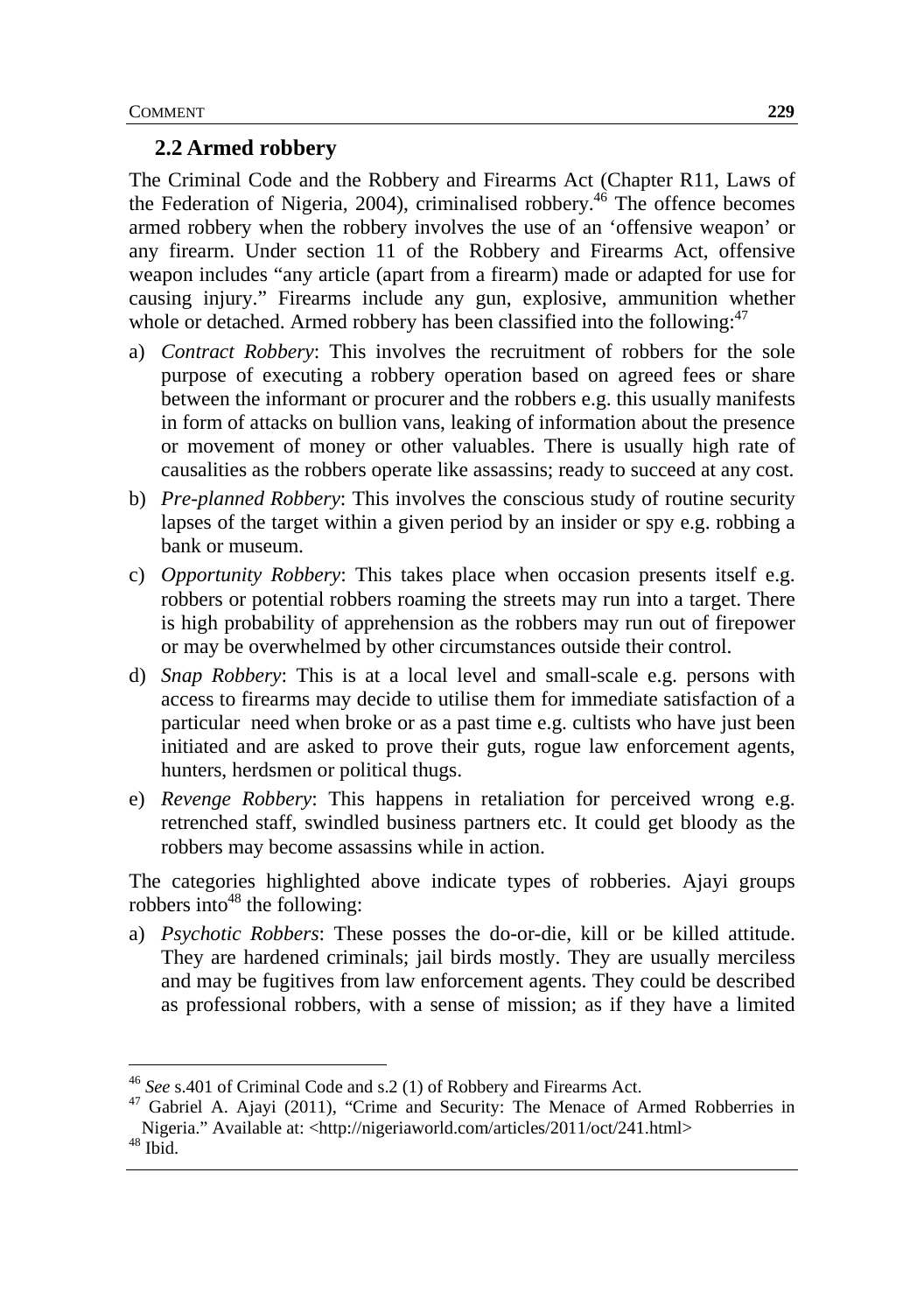period of time within which to operate. They are often on a robbery spree in the company of gang members.

b) *Normal Robbers*: These operate with the aim of enjoying their loot. They live normal lives and may even have known means of livelihood. They hold their lives as dear. They are rarely armed, easily caught and could be described as amateur robbers.

In Nigeria, armed robbery became a significant phenomenon shortly after the civil war  $(1967-1970)$ <sup>49</sup> The immediate causes are not farfetched. Both separatist forces and some members of Nigeria`s Armed Forces, especially volunteers and those who were conscripted, had just been disbanded and much of the arms used in prosecuting the war had not been effectively mopped up. There were several clusters of abandoned arms and combat gear which soon found their way into wrong hands.<sup>50</sup> The temptation to go into armed robbery increased due to the economic setback and austerity which followed the end of the war as many people lost their means of livelihood and properties to the war. A remote cause was the influence of soldiers mixing with civilians during the war; many wives abandoned their husbands for soldier-lovers and many soldiers turned looters, especially among the non-professional soldiers.<sup>51</sup> This resulted in paradigm shift as the people soon realised the power of 'the man with the gun.'

Aside from the social effect, there was also the psychological effect. Some notorious armed robbers and their collaborators tended to be psychotically heartless with regard to the manner in which they carried out their robbery operations. One of such was Ishola Oyenusi a.k.a. 'doctor rob and kill',  $52$  who

<sup>49</sup> A.G. Karibi-Whyte, *Criminal Policy: Traditional and Modern Trends* (Lagos: Nigerian Law Publications, 1988) cited in Merenin Otwin, "The Anini Saga: Armed Robbery and the Reproduction of Ideology in Nigeria," *Journal of Modern African Studies*, Vol. 25 (2)

undated: p.259. 50 *See* generally Chinua Achebe's "Civil Peace" in *Girls at War and Other Short Stories*. See also Cyprian Ekwensi's *Survive the Peace*. Sir Billy Ozimede of Ate Village, Agenebode Edo State, recounted in a personal interview on October 5, 2014, how he witnessed as a teenager during the days following the end of the civil war heaps of abandoned rifles in an open place near the barracks in his hometown and how many locals armed themselves at will.<br><sup>51</sup> E.g. the Biafran Army contingent which besieged Benin City around August 9, 1967, in

the preliminary days of the civil war allegedly looted the Central Bank and major businesses located in the business districts. N.A. Omoigui, "The Midwest Invasion of 1967: Lessons for Today's Geopolitics", October 3, 1998 (Keynote Address at the Nigeria Independence Day Celebration hosted by Nigerian Women Association in South Carolina, USA) available at <http://www.edo-nation.net/midwest.htm> accessed on October 2,

<sup>2014. 52</sup> Olayinka Ogunshe, "Doctor Ishola Oyenusi: The Execution of Notorious Nigerian Armed Robbery," December 4, 2013, *Alabamau*, available at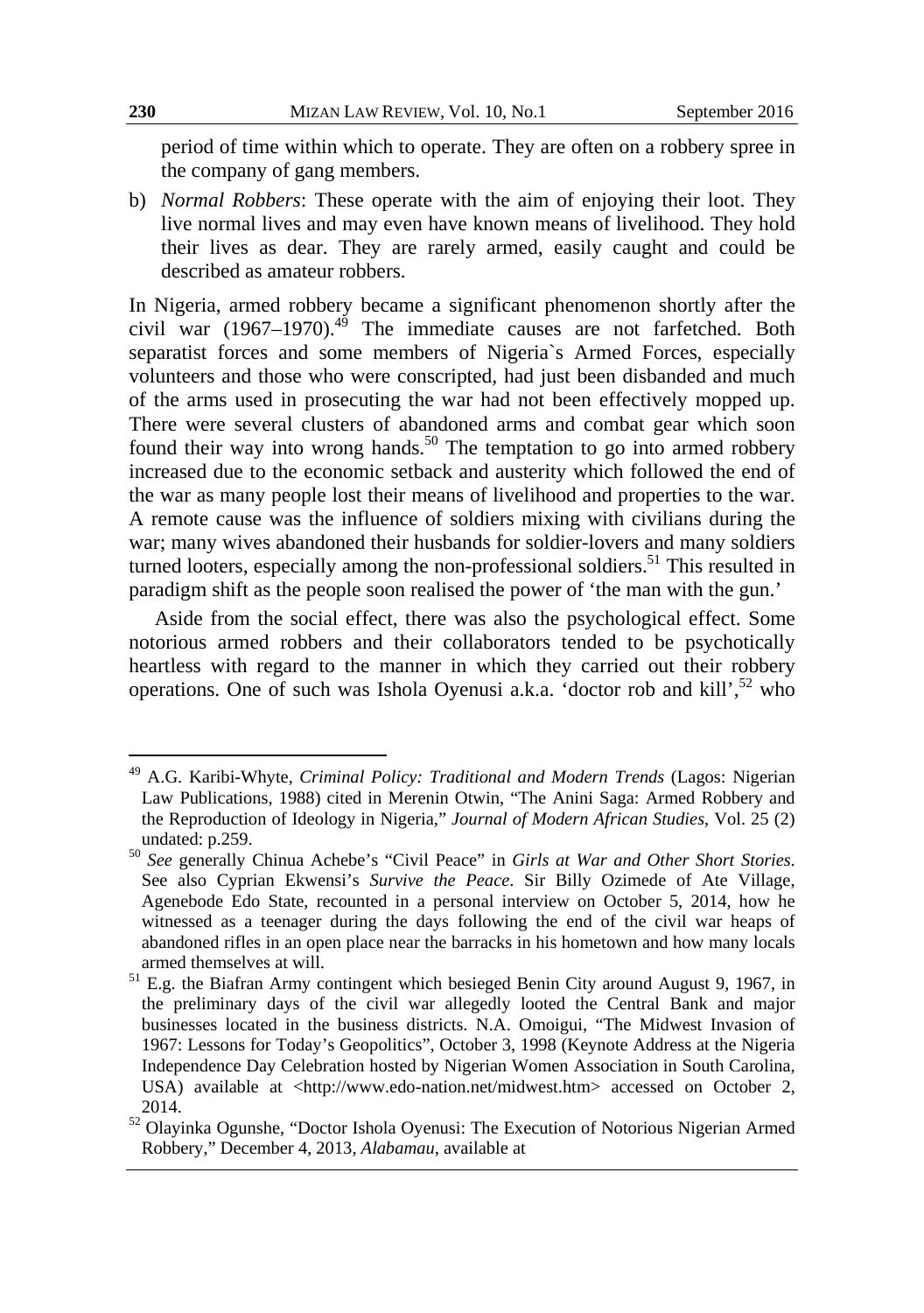-

smiled all the way to the execution stand. He terrorised Lagos by his ferocious operations, leaving a trail of death behind. Others like the notorious Lawrence Nomayagbon Anini<sup>53</sup> directed their ferocity towards law enforcement agents in retaliation for perceived swindling by the police, which had allegedly led to the capture and execution of some members of his gang.<sup>54</sup> Some armed robbers acted by 'direct learning'. Others displayed what has been described as 'moral insanity'.55 Most of them came from humble backgrounds and broken homes, with scarce home training e.g. Ishola Oyenusi had told journalists that he would not have gone into armed robbery if his parents had been financially capable enough to send him to school.<sup>56</sup>

In response to the wave of armed robbery after the civil war, the military government promulgated the Robbery and Firearms Decree (now Robbery and Firearms Act, CAP R11 Laws of the federation of Nigeria, 2004) which imposed death sentence by firing squad. People avoided travelling by night and banks started using armoured bullion vans to transport bulk cash. People started constructing high fences around their houses and fixing all sorts of anti-burglary protectors. In spite of the death penalty imposed, the menace of armed robbery did not abate; rather robbers became more brutal knowing that they would be executed if caught, an eventuality foreseen by Cesare Beccaria who argued in favour of proportionality of punishment.<sup>57</sup>

In the late 1990s, armed robbery became more sophisticated. This was due to improvement in technology, the proliferation of cults in higher institutions and

 <sup>&</sup>lt; http://www.alabamau2.blogspot.com>. Accessed on October 7, 2014. He was executed by firing squad on September 8, 1971. As at that date, about 70 robbers had been executed

in Nigeria. 53 P.E. Igbinovia, "Wound Ballistics, Reasonable Force and Anini's Incapacitation," Vol. 12, Issue 1, *International Journal of Comparative and Applied Criminal Justice* (1988): p.131. Anini`s gang terrorized Benin City and environs in the 1980s. He was rumoured to be a spirit, possessing potent charms that made him invincible to gunshot and could make him disappear.<br><sup>54</sup> Merenin Otwin, "The Anini Saga". There was the rumour that police collaborators blew

his cover in spite of the kickbacks and bribes given to them. Interestingly, a superior police officer was indicted as a member of Anini's gang and was subsequently executed along with other gang members on March 29, 1987. Anini`s gang allegedly shot and killed at

sight 9 policemen within a space of 3 months. 55 Pinnel cited in Adler et al, *Criminology.* Many gangs are given to smoking and substance abuse, which keeps them high while in operation. Interestingly, Anini was said to have

smoked a cigarette shortly before his execution.<br><sup>56</sup> Igbinovia, "Wound Ballistics", *supra*, note 53.<br><sup>57</sup> Beccaria was not in support of the death penalty, as he reasoned that imposing death penalty may cause criminals to become more deadly knowing that they would be executed if caught.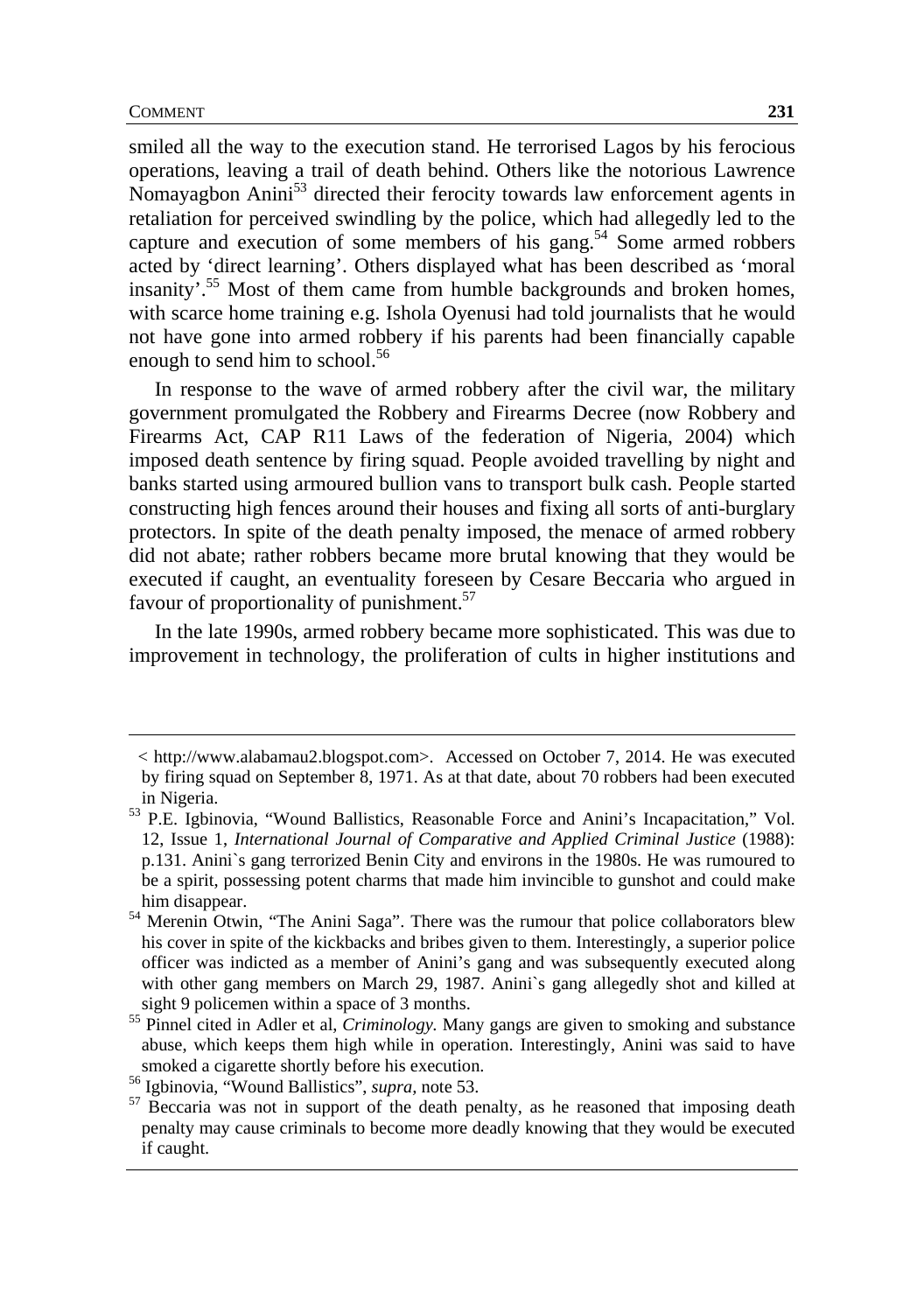political thuggery.58 While most post-civil war armed robbery gangs had top ranking law enforcement agents or influential military officers who acted as protectors and arms suppliers, their counterparts from the late 1990's to the present day have political godfathers who use them as political thugs, assassins or standby militias. There is also the existence of various armed ethnic militias. The government's response to armed robbery included legal approach like enactment of the Criminal Code and the Robbery and Fire Arms Act, and adoption of policies of law enforcement which provide the police with more arms, armoured vehicles and other gadgets aimed at crime fighting. The imposition of capital punishment for armed robbery has not effectively tackled it or prevented potential offenders from indulging in it.

However, it is posited that an understanding of crime theories would enable the political authority to fashion out more effective response to curb the crime of armed robbery. For example, the crime of armed robbery can be explained using the ecological, strain, learning, control, labelling, control and radical theories. From observation, armed robbery offenders are mostly young males under societal pressure or strain to achieve success by all means.<sup>59</sup> Many offenders begin by involving in petty crimes like shoplifting and often get labelled in the process by family members, neighbours and other social observers. Later on in life, they find themselves acting in line with such lines as 'you will soon become a robber' with which they are tongue-lashed. Many offenders are from lowly backgrounds, broken homes and ghettos, which confirms the radical, ecological and control theories. Such offenders apparently indulge in robbery in an attempt to gather enough funds to transform themselves into successful people like capitalists. The fact that most of them come from disorganised neighbourhoods shows that their containment level against temptation to indulge in crime is either weak or absent. Most offenders have also taken to robbery due to interaction with successful robbers, in line with the learning theory.

As theorised, armed robbery would be effectively curbed by the reintegration of offenders, pursuing praxis socialism and ensuring that economic power is not concentrated in a few. Also, job and other opportunities for social and economic advancement should be made available to all regardless of social class. Our reward system should be revamped by rewarding hard work. Rather than emphasizing capital punishment as the principal means of deterrence, certainty of detection with the aid of modern forensic investigation methods and celerity of punishment should be introduced and institutionalised. Proper child-rearing

<sup>58</sup> 58 Ajayi, "Crime and Security". Bombs, grenades, bullet proof vehicles and small machine guns have been used by robbers, especially after the year 2000; most targets were banks

<sup>&</sup>lt;sup>59</sup> This tends to justify feminist theory as most robbers are males as if in show of their male dominance.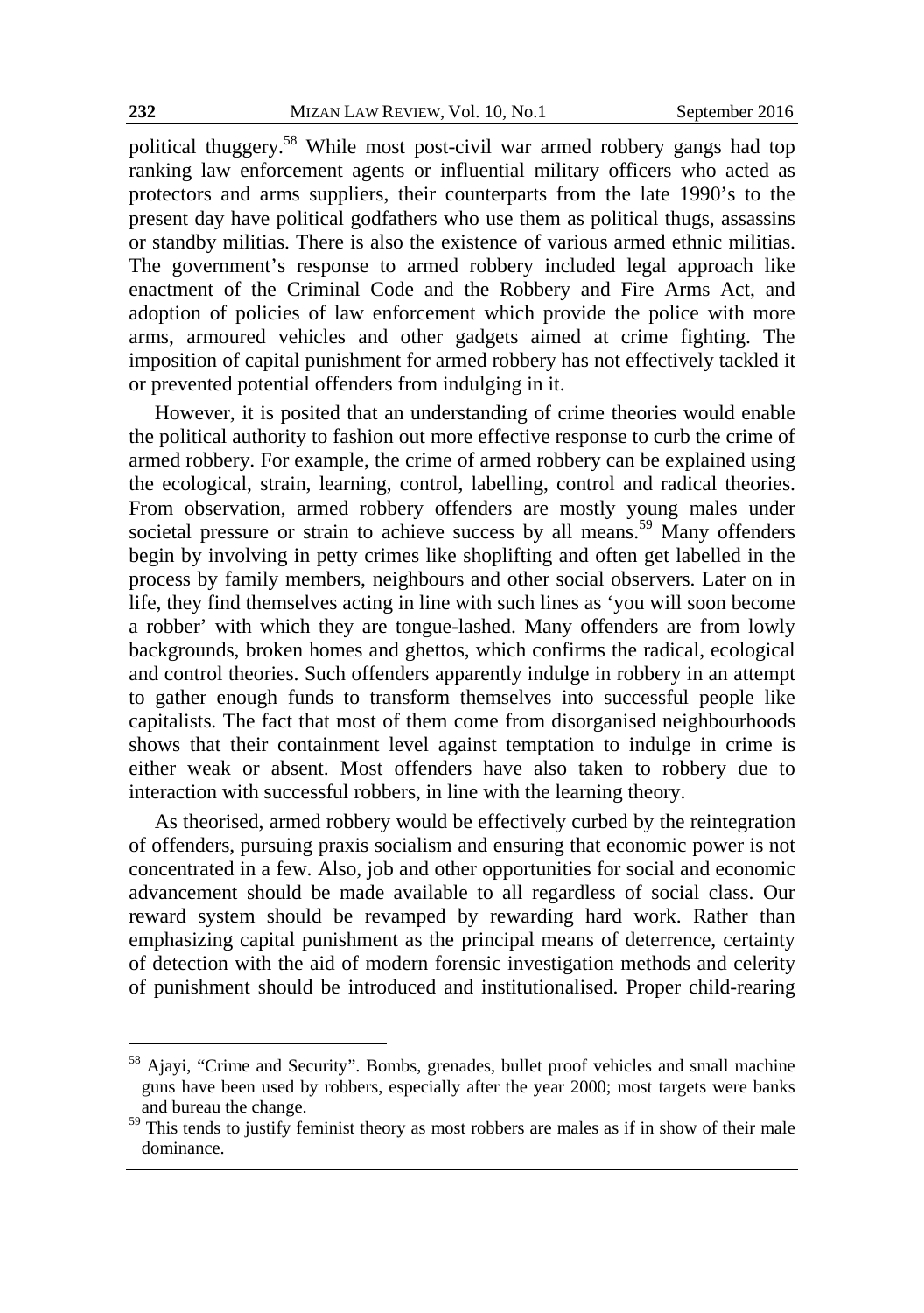and conscious restoration of social bonds through rehabilitation should be promoted. Male domination should also be deemphasized e.g. by cultural reorientation tending to reduce pressure on the male figure as the only one in the marriage relationship who must be able to marry and sufficiently provide for the wife and household. This would go a long way in reducing the pressure on males and, also, the general strain in society.

## **2.3 Kidnapping**

Section 364 of the Criminal Code punishes kidnapping with 10 years jail term. However, various state anti-kidnapping laws prescribe capital punishment for the offence if death occurs in the process of kidnapping.<sup>60</sup> Kidnapping may be categorised as follows:

- (i) Kidnapping for extortion (ransom, to influence business decisions or to obtain commercial advantage);
- (ii) Kidnapping between or within criminal groups (example, for debt recovery or to secure an advantage in a criminal market).
- (iii) Kidnapping for sexual exploitation e.g. reported cases of kidnappers who raised children from their female victims.
- (iv) Revenge kidnapping.
- (v) Kidnapping for political or ideological purposes.  $61$

Another pattern of classifying kidnapping is the typology identified by Pharaoh<sup>62</sup> who classifies it into (i) *criminal kidnapping* (involving hostage taking for ransom); (ii) *political kidnapping* (to settle political scores or further some political objectives), and (iii) *pathological* kidnapping (which involves parental kidnapping and kidnapping for sexual or slavery purposes). Yang<sup>63</sup> adds a fourth typology which is culturally motivated kidnapping. This refers to kidnapping as practiced in some local communities e.g. bride capture, in which young women of marriageable age are kidnapped to be married by their captors, who may eventually return to pay the necessary bride price to the parents of their victims.

1

 $60$  E.g. Edo State Kidnapping (Prohibition) Law 2012 (as amended), ss.2 and 3, where no

death occurs, it carries a maximum punishment of life jail term.<br><sup>61</sup> United Nations Office of Drugs and Crime Document (UNODC–2003:7-8) available at <http://www.unodc.org>. Accessed on October 2, 2014. *See* also M. Turner, "Kidnapping"

and Politics," Vol 26, *International Journal of the Sociology of Law*, (1998): p.145.<br><sup>62</sup> Nseabasi S. Akpan, "Kidnapping in Nigeria's Niger-Delta: An Exploratory Study," Vol. 24(1), *Journal of Social Sciences*, (2010): p.33. 63 Ibid.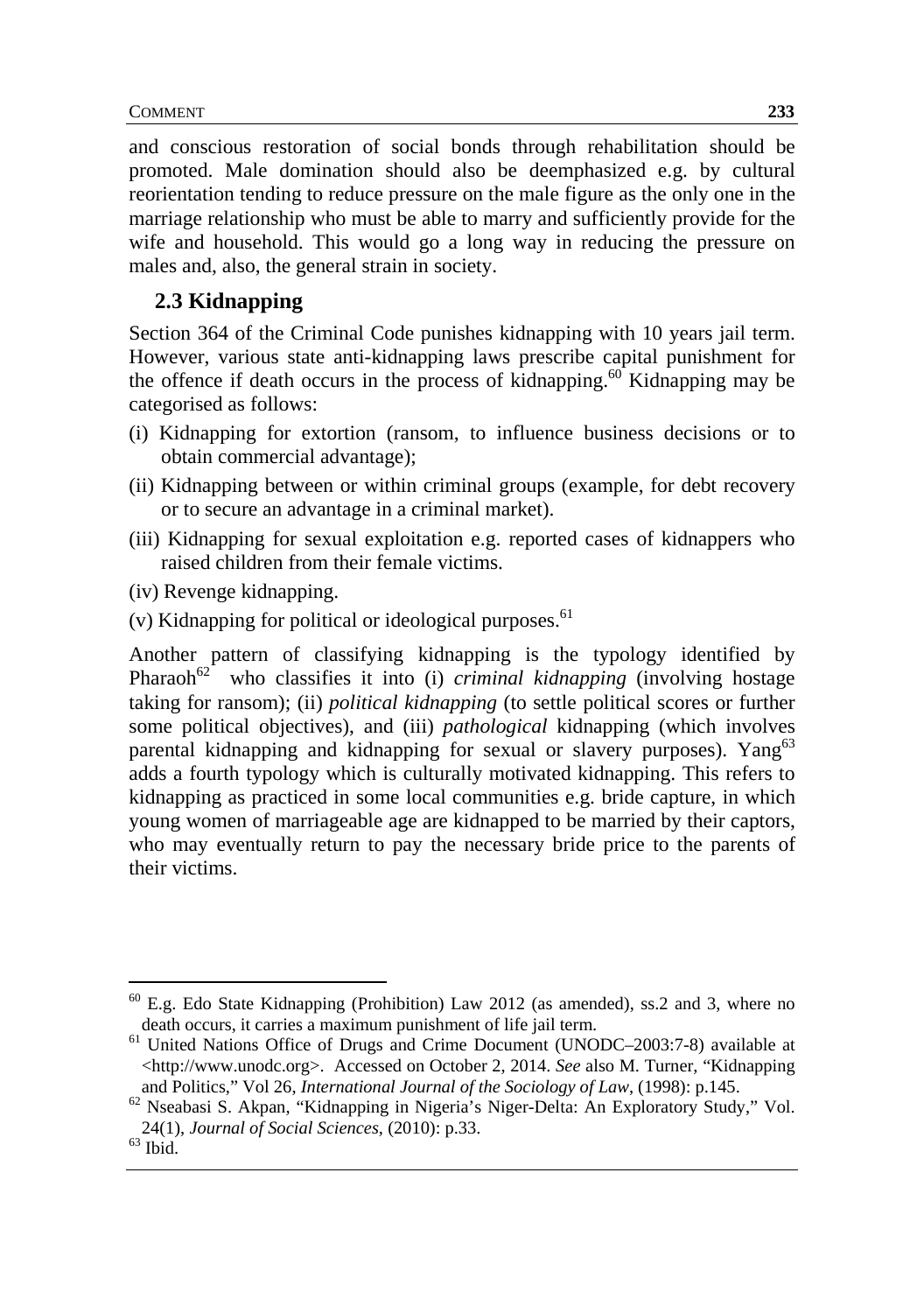Kidnapping became rampant in Nigeria during the agitations for resource control in the Niger Delta<sup>64</sup> around the early 1990s until the amnesty days in 2008. The post 1990 agitators clamoured for a greater share from the crude oil drilled in the region. Other reasons included environmental degradation due to oil exploration and gas flaring, and exclusion from the management activities of oil companies. The agitations culminated in the execution of Ken Saro Wiwa and others by the military regime of late Gen. Sani Abacha in November 1995.<sup>65</sup>

After that period, most agitators took to arms, and several militant groups such as the dreaded Movement for the Emancipation of the Niger Delta (MEND) emerged. The agitators appeared to have borrowed a leaf from the late Isaac Adaka Boro, who declared independence for the Niger-Delta in February 23, 1966, but was later suppressed by the Nigerian government. The militants vandalised oil installations and kidnapped high profile individuals and foreign expatriates to drive home their demands e.g. to mount pressure on the federal government to release some of their arrested members.<sup>66</sup> Their actions attracted international attention. In response, the government inaugurated a joint military task force comprising members of the armed forces. Many were charged with the offence of treason under the Criminal Code.<sup>67</sup> It was not until amnesty was granted to the militants by the then government of late President Musa Yar'Adua that militancy-driven kidnapping abated.

However, commercial kidnapping for ransom by non-militants became rampant after the amnesty. Tzanelli<sup>68</sup> describes the various dimensions of kidnapping in the Niger-Delta to include:

- (i) Kidnapping as part of the general liberation struggle
- (ii) Kidnapping for economic reasons–this is regulated by the laws of demand and supply, and is a type of social action that involves the calculation of the most efficient means to the desired end. This is justified by the strain subtheory of the sociological theory of crime. Many who had sought an easier

 $64$  Akpan, "Kidnapping in Nigeria's Niger Delta", 35. The Niger Delta includes the 6 states of the south-south of Nigeria, Akwa-Ibom, Bayelsa, Cross-Rivers, Delta, Edo and Rivers, and marginal Niger Delta states like Ondo, Imo and Abia.

 $65$  Ibid.

<sup>66</sup> Id., at p.38. E.g. in May 2006, Militants kidnapped some foreigners in Port Harcourt following the refusal by Shell BP to pay  $\mathbb{H}1.5$  billion compensation ordered by the court. Several N100 Million were paid as ransom before expatriates regained their freedom in Akwa-Ibom, Warri and Port Harcourt. Other crimes introduced by the crime of kidnapping include illegal oil bunkering and arms dealing. 67 Section 37.

<sup>68</sup> R. Tzanelli, "Capitalizing on Value: Towards a Sociological Understanding of Kidnapping," Vol. 40, *Sociological*, (2006): p.929.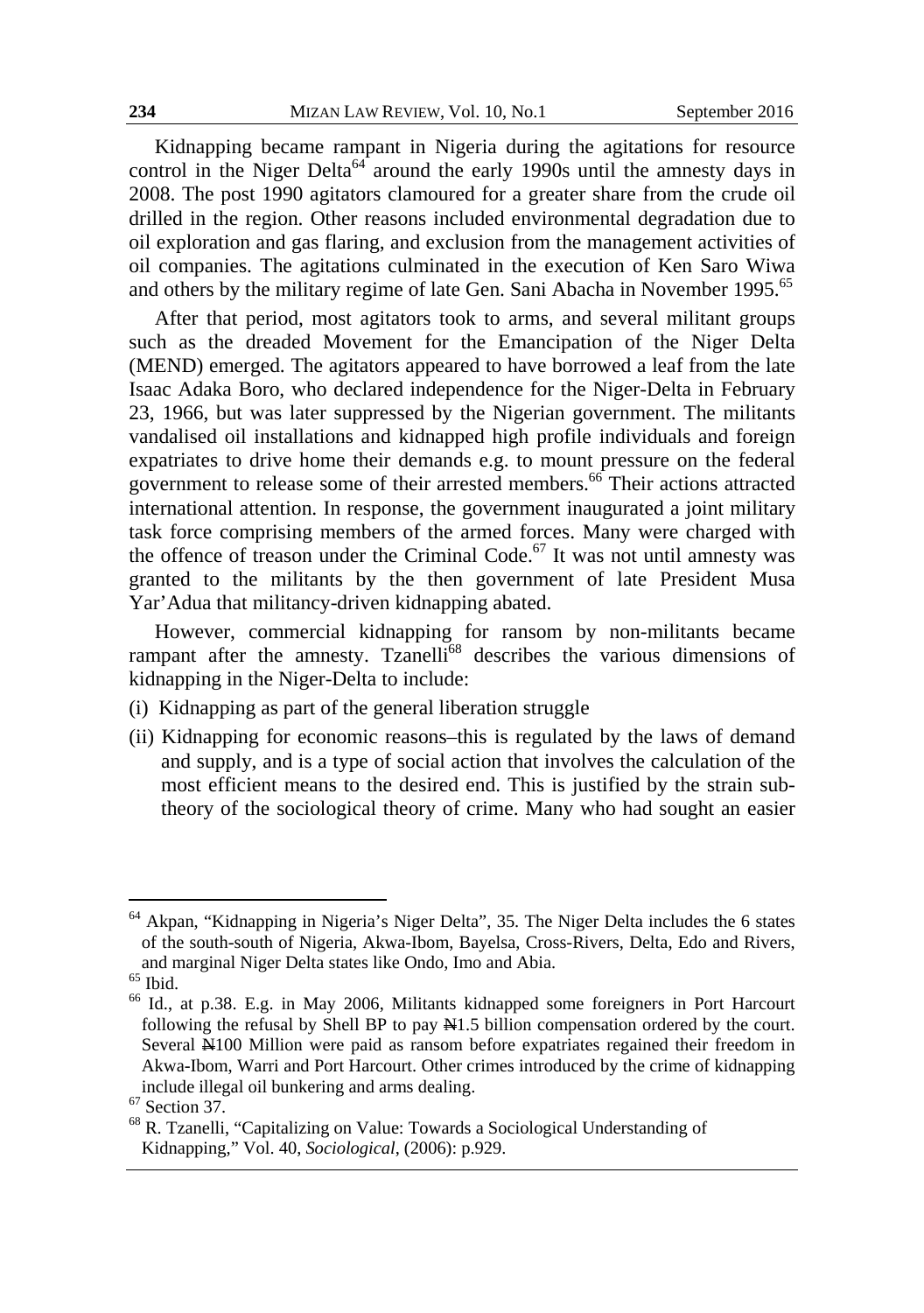way of achieving economic success had found a shortcut by resorting to kidnapping.

- (iii) Kidnapping as a political tool
- (iv) Kidnapping as a new crime; career kidnapping.

Many local businesspersons were made to pay ransoms before their release. Even judges and other public officers were not spared. In response, various antikidnapping laws were enacted, imposing death penalties. A majority of kidnapping charges are pending. A common feature is that most of the victims belong to the upper class, business moguls, political figures and relations of politically exposed persons or wealthy businessmen. These classes of persons usually mount pressure on the police, DSS and department of public prosecution to ensure that persons accused, mostly of the lower classes, are apprehended and prosecuted. However, this appears not to be the case when accused persons are from the upper classes. For example, in the case of *Pius Ogbuawa v. FRN*<sup>69</sup>, a notable business figure was charged with 20 others for the kidnapping of some expatriates, who were staff of a competitor company in Anambra State. The incident took place around March, 2007, but trial could hardly commence until around January, 2012. Critics have expressed displeasure over the delay which was apparently due to the influence of the accused persons.<sup>70</sup>

Insurgents in the northern part of Nigeria have also employed the tactics of kidnapping as a means of pressing home their demands.<sup>71</sup> Government's response to kidnapping as part of the Niger-Delta militancy was in the form of amnesty, in return for public renunciation by offenders. However, post-amnesty kidnapping has received a legalistic approach by the enactment of various antikidnapping state laws and commissioning of more crime fighting equipment, and training for law enforcement agents. Yet, to nip the crime problem in the bud, an understanding of its theoretical basis is required.

From the perspective of the conflict and radical theories, kidnapping in Nigeria became a crime problem as a result of power struggles between the downtrodden members of oil producing communities and multinational oil

<u>.</u>

<sup>69 (2011)</sup> LPELR-CA/E/293C/2010.

<sup>70</sup> Emmanuel Obe, "Court Begins Trial in Anambra Kidnap Case", January 28, 2012, *Punch,* available at <http://www.punchng.com>. Accessed on September 12, 2014. There were several preliminary applications made by the accused decided upon by the trial court and appealed to the Supreme Court. The substantive trial is ongoing as at the time of this research. 71 "Chibok Girls: Military Arrests Businessman for Alleged Involvement", *BusinessDay*,

July 1 2014, available at <www.businessdayonline.com> . Accessed on October 31, 2014. In mid-April 2014, 276 female students of the Federal Government Girls College, Chibok, Borno State were allegedly abducted by the insurgents. 219 of them have remained in captivity in spite of government`s negotiations.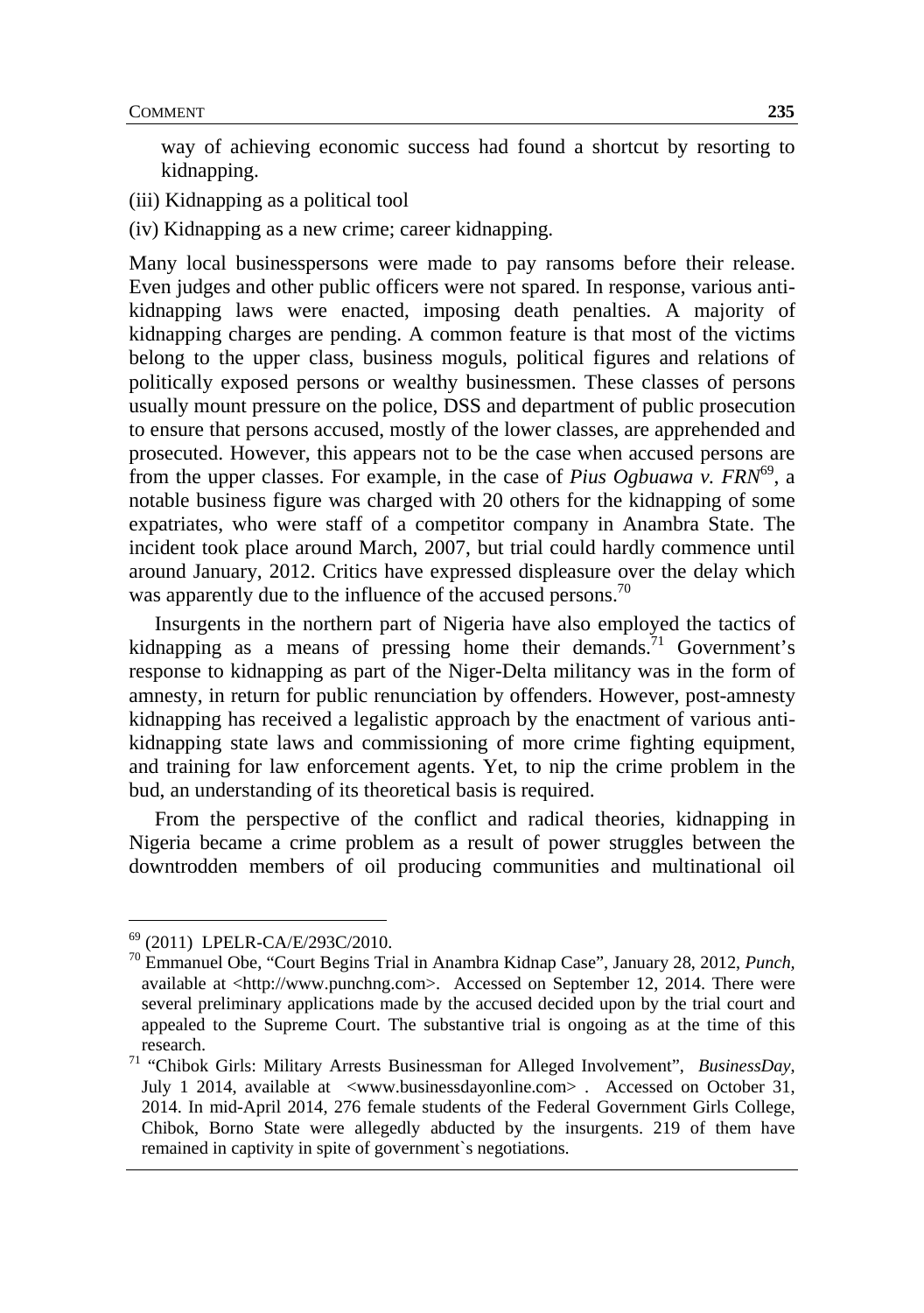companies, between members of the lower classes and ruling class, the rich and the poor, between the commoners who feel neglected and the capitalists who have control of natural resources and oil wealth. From the perspective of post modernism theory, kidnapping resulted from disconnection in societal bondages and shared aspirations thereby resulting in the estrangement of individual offenders and limited individual perceptions in societal conceptualisation.

Commercial kidnappers perceive their venture as purely business, a means to an end-economic empowerment-whereas society sees it as a crime. Kidnapping is also explained by the strain theory, as offenders see it as a means of achieving quick economic success without going through the legally recognised route. Kidnapping can also be rationalised by the differential learning theory, as offenders are attracted by the economic improvements of role models who became successful through militancy in the Niger-Delta. The amnesty given to Niger-Delta militants served as negative reinforcement as many who had indulged in kidnapping of expatriates went scot-free with their ransom loot. In addition, they were paid large sums of money and university or vocational education under the amnesty programme. This encouraged post-amnesty kidnapping in Nigeria.

As a way of nipping kidnapping in the bud, equal opportunities should be given to members of the lower classes to aspire into positions in which they too could become resource-controllers. This includes, but not limited to, ensuring fair recruitment exercises, giving scholarships to indigent members of oil producing areas, providing portable water, roads and other critical infrastructure for the Niger-Delta and requiring and monitoring companies that operate in the region to adopt more community and environmentally friendly practices.

Praxis socialisation policies should be employed to ensure that wealth is not concentrated in the hands of a few, thereby increasing the temptation to indulge in kidnapping. More informal social controls should be promoted with the aim of closing the gap between offenders and society in terms of conceptualisation e.g. group tribunals should be constituted and resorted to rather than regular courts, in order to simplify complicated trial process. Executive prerogatives like amnesty should be resorted to only as last resort. Our reward system should be reoriented to discourage offenders. Offenders should be reintegrated via community based programmes.

#### **2.4 Terrorism**

Terrorism is a collection of illegal acts or threats which is calculated to instil fear and confusion in members of the public with the aim of compelling the government to agree to the demands of the perpetrators. It is a transnational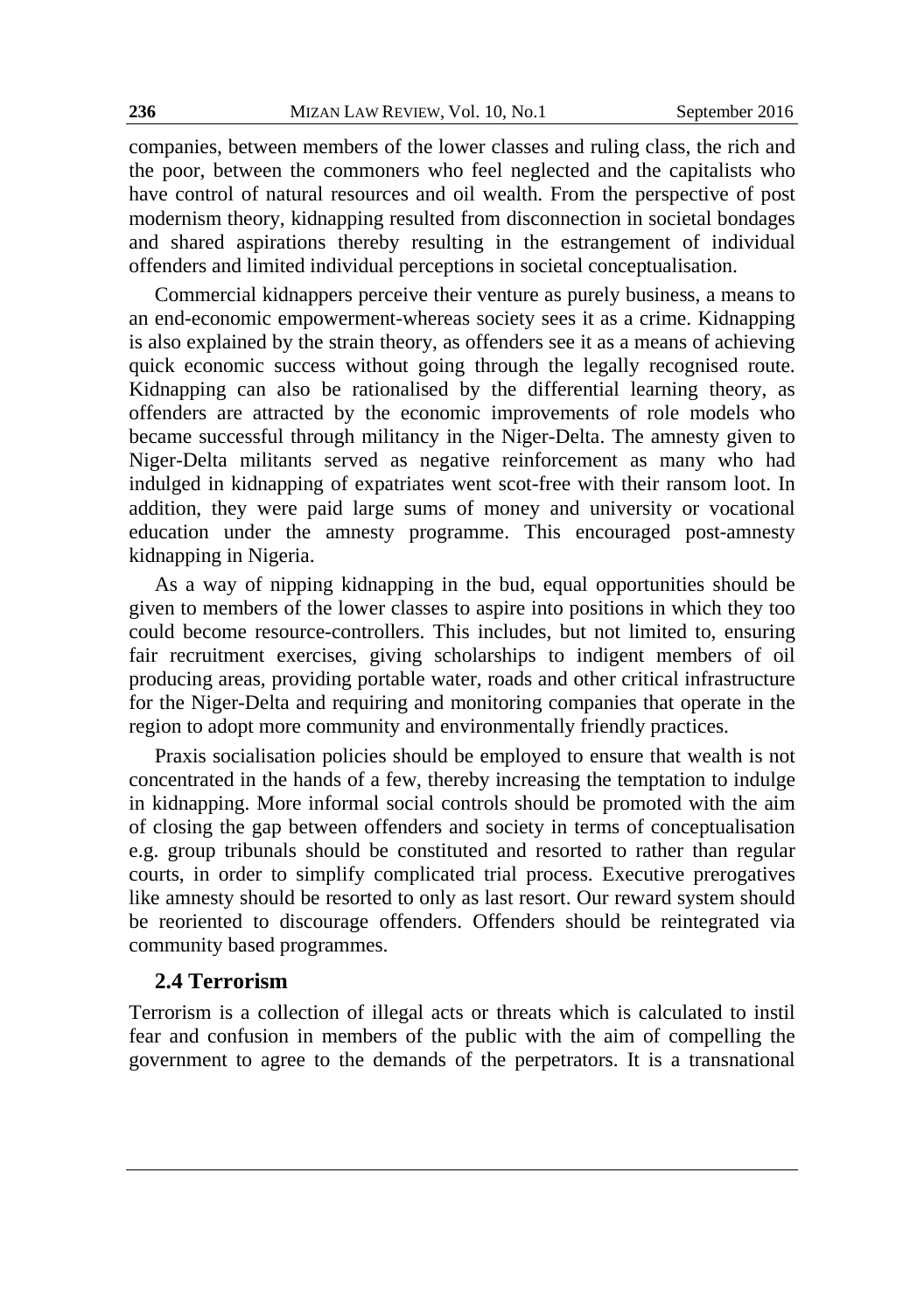crime72 which is often associated with dissident groups and involves series of other offences like mass murders, suicide bombing, bombing of unguarded places, plane hijacking, kidnapping, cyber attacks, hostage taking etc. In Nigeria, acts of terrorism can be traced to the civil war in which Biafran forces hijacked Nigerian planes conveying dignitaries, making certain politically related demands. Several bombings of unguarded places and facilities within Nigerian territory were also recorded.

During the Niger-Delta agitations for resource control, acts of terrorism were employed by the militants to press home their demands; oil installations were bombed and expatriates kidnapped in protest of the detention of their comrades. More recently, the activities of religious extremists in northern Nigeria have taken the form of terrorism; suicide bombings, mass murders and kidnappings,<sup>73</sup> guerrilla warfare attacks on unguarded civilians and armed forces etc. In the case of the Niger-Delta militants, a joint task force was constituted and deployed to fight the militants. When it appeared as if the problem could not be solved by the use of armed force, the amnesty programme was introduced in which militants who publicly renounced were enlisted into a reintegration and rehabilitation scheme.

The amnesty programme drastically reduced terrorism in the Niger-Delta, though some militant groups have refused to key into the amnesty programme. In the case of the Boko Haram terrorism in northern Nigeria the government made offer of amnesty, but it was refused. The government has therefore directed its efforts towards upgrading military hardware and training of the joint task force in its fight against religious extremists. At the same time, the Terrorism (Prevention) Act, 2011, was enacted which prohibits terrorism related acts as a felony and prescribed maximum capital punishment where death occurs.74 In spite of the foregoing, terrorism has lingered on in Nigeria. A better understanding of the theoretical basis of terrorism would aid in proffering solutions to nip it in the bud.

First, the practice of *almajiri* in northern Nigeria by which children who fall within the developmental stages of 5-14 are left to roam the streets without proper parental care under the excuse of religious training has a negative effect on the moral development of individuals. In line with psychological theory, this practice affects the psyche of individuals as they soon lack the appropriate moral code or super ego to be able to exercise containment or social bonds. They become virtually heartless and are potential recruits for religious extremists,

<sup>72</sup> *See* generally UN Convention Against Transnational Organised Crime, UN/Gen/ Ass/Res/55/25 of November 15, 2000. 73 E.g, the Chibok Girls saga in 2014.

<sup>74</sup> *See* s.1 of the Terrorism (Prevention) Act 2011 (as amended).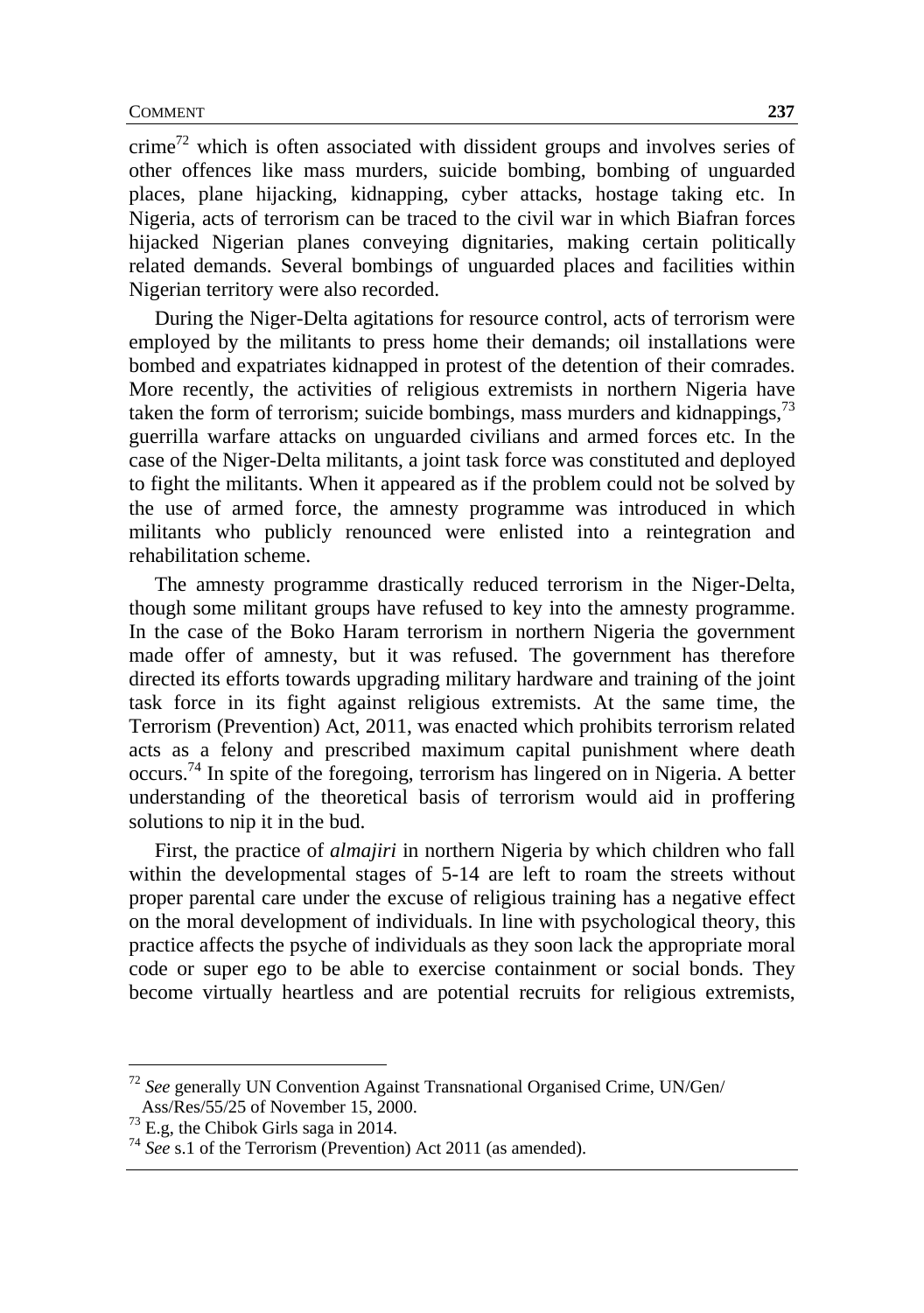hence cases of suicide bombings and heinous attacks which have been recorded in northern Nigeria.

Terrorism in Nigeria can also be explained by ecological, conflict, radical, peacemaking, post modernism, control and culture conflict theories. Many supporters of religious extremists in the North are ghetto dwellers, street urchins and illiterate and unenlightened poor rural dwellers in remote and disorganised villages. The ecological setting renders them vulnerable to religious extremism. Similarly, many south-south militants are camp dwellers in inaccessible watersides, shanty towns, environmentally wrecked and disorderly alleys in the creeks of the Niger-Delta.

Terrorism in Nigeria also resulted from conflict between the rich and the poor, city dwellers and rural dwellers e.g. between Niger-Delta militants seeking resource control and oil companies and government, with control over oil wealth; conflict between uneducated indoctrinated northern rural/city slum dwellers who feel disconnected or that modernisation has disconnected them from mainstream society and that they have been dehumanised, oppressed or misled. Many religious extremists also appear to be manifesting their inner sufferings and turmoil as propounded by peacemaking theorists. Embittered by the fact that modernity has taken over the society, they go as far as indulging in suicide bombing and other acts in a bid to reverse the trend. The *almajiri* arrangement, under which children at critical developmental stages are left uncatered for by parents, weakens the containment of such individuals as explained by the control theory. Militants and religious extremists are indoctrinated into engaging in terrorism as a result of enculturation. Based on the culture conflict theory, terrorism is a display of the norms of the different cultures of offenders. Offenders are trained to see terrorism as the solution to their sufferings.

Ending terrorism from the theoretical perspective involves imbibing proper child-rearing and reintegration policies.<sup>75</sup> Equal opportunities should also be given to all across segments of society to aspire into desirable positions, get good education and employment. Policies that ensure that wealth is not concentrated in a few should be vigorously pursued. Offenders found to be morally deficient or psychologically defective should be given therapeutic treatment. Spiritual rejuvenation, vis-à-vis religious reorientation, should be given to extremists. Correctional education and enlightenment should be given to offenders to reposition their reasoning aright.

<u>.</u>

 $75$  E.g. Lagos State extended maternity leave to 6 months for mothers and introduced 10 days for fathers.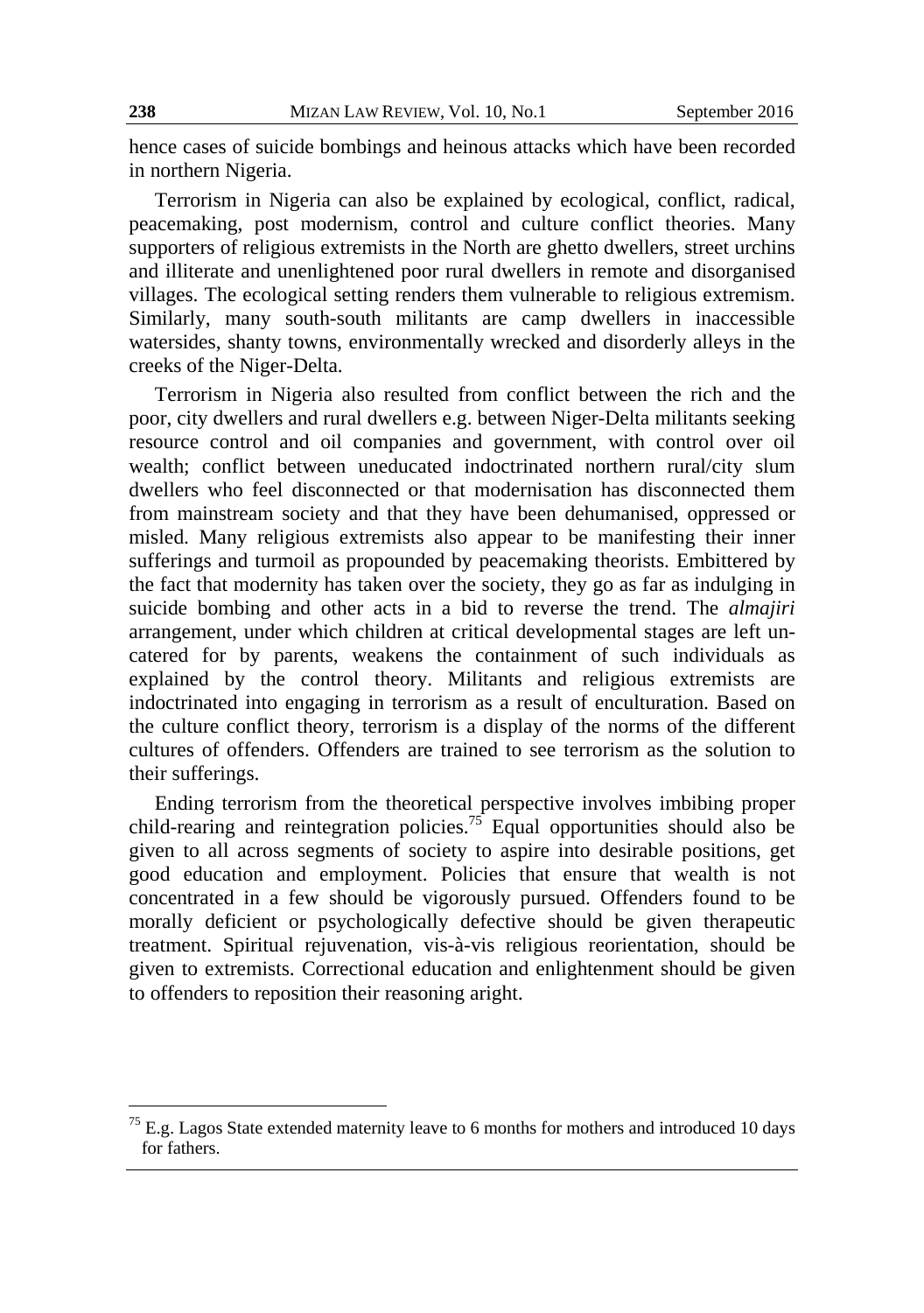<u>.</u>

#### **2.5 Advance fee fraud**

The offence involves obtaining property or money by false pretence or false representation. It is prohibited under section 419 of the Criminal Code as a felony by 7 years jail term. Under section 1 of the Advance Fee Fraud and Other Related Offences Act, 2006, it is punishable with a minimum of 7 years jail term. The 2006 Act expands the scope of the offence to include fraud and money laundering via online or internet network in Nigeria or elsewhere. In addition to imprisonment, restitution is also to be made to victims.<sup>76</sup> Advance fee fraud became popular in Nigeria during the mid 1980s when syndicates of money doublers swindled unsuspecting victims of fortunes, under guise of being in possession of money-making chemicals. It also took the form of ponzi schemes, notable among which was one by the name Plan Well.<sup>77</sup>

During the mid 1990s, online fraud otherwise called *yahooism*, which involved the use of scam mails, became rampant. Online fraud was usually designed along the infamous Spanish prisoner mail, promise of marriage, unsolicited joint venture proposals etc. Due to initial strained international relations with most western countries, the Nigerian government under the military did not take online scam seriously as most victims were based overseas, though legislative action was taken against advance fee fraud committed within the country. Many successful scammers, mostly youthful males, seemingly enjoyed the haven-like atmosphere. Several of them became multimillionaires overnight, flaunting their loot in form of expensive cars, hosting lavish parties and renting high class hotels for months on end. Most scammers and fraudsters are intelligent unemployed youths, university and secondary school graduates, and drop-outs from lowly backgrounds, and soon recruited more of their kind.

Scam syndicates were formed, with members hoping to hit it big. Even locally-based Nigerians became victims. This version of advance fee fraud was perceived as the easiest and quickest way to move from poverty to limelight. More youths were attracted into advance fee fraud because of the general strain in society and the reward for those who had been engaged in it. It resulted into

<sup>&</sup>lt;sup>76</sup> Section 11 of Advance Fee Fraud and Other Related Offences Act, 2006.

<sup>77</sup> Eromosele Abiodun, `SEC, Ponzi Schemes and Investor`s Cry for Help` *ThisDay Live* 13 November 2013, available at <http://www.thisdaylive.com>. Accessed on 12 August 2014. It is named after Charles Ponzi, whose fraudulent investment company defrauded subscribers huge sums in the US in the 1900`s, giving profits to contributors and dividends to subscribers without genuinely investing the company`s funds, until it leaked. In Nigeria, it is estimated that about 440 of such schemes have cost the public an estimated sum of N106.9 billion, with over 560, 882 victims. Prominent among such schemes in Nigeria was Plan Well Limited which swindled many people around the late 80`s/early 90`s in Benin City and A2W Avenue to Wealth, Lagos, which was recently cracked down by Nigeria`s Aroma Oteh-led SEC in 2013.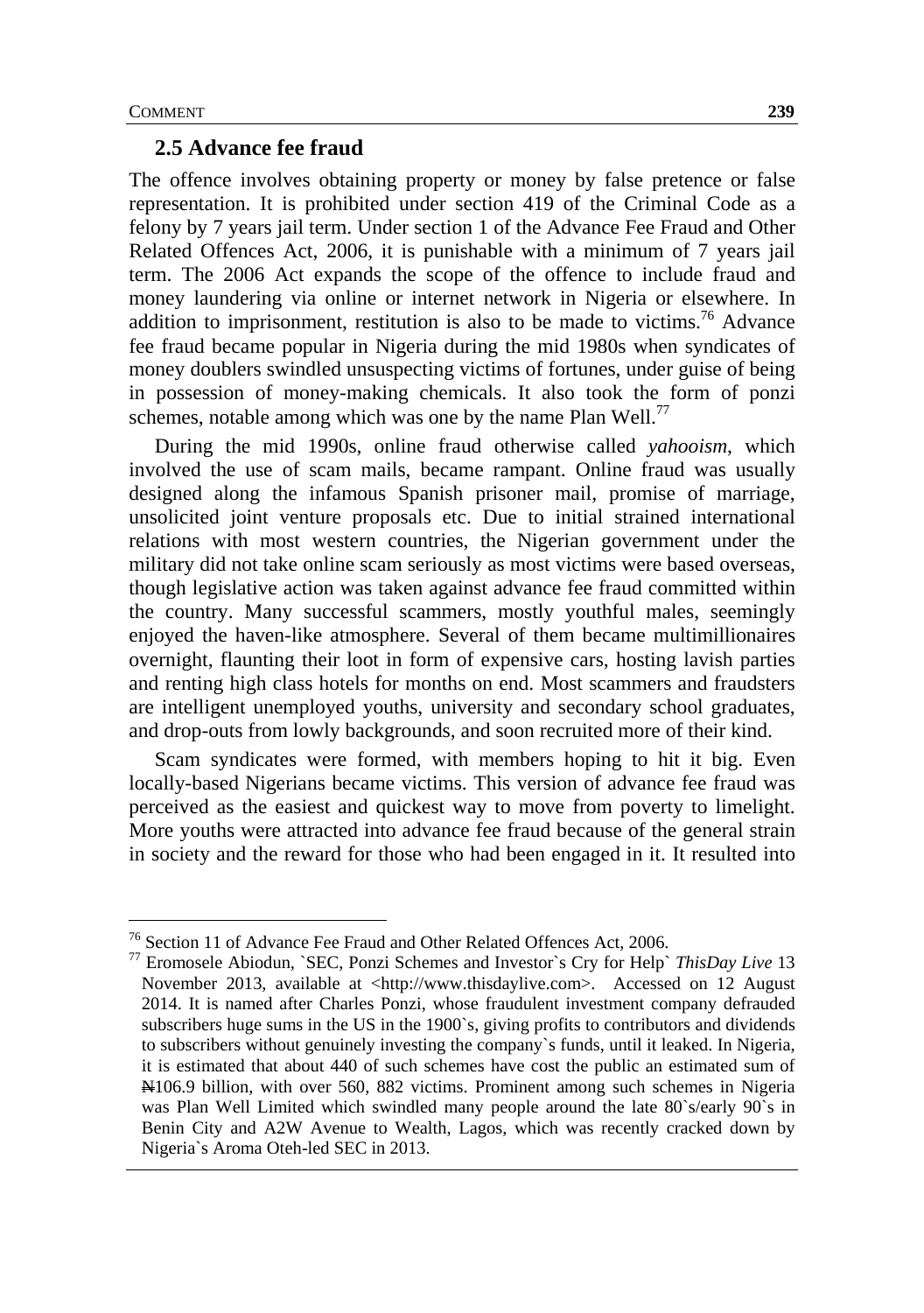international scandal for Nigeria as most foreigners began to perceive anything Nigerian online as suspect. In response, the EFCC was given jurisdiction to clamp down on offenders, besides the police and other authorities. The Advance Fee Fraud and Other Related Offences Act and the Money Laundering Act were enacted, and amended to cover emerging versions of the offence.

Telecommunications operators were required to compulsorily keep details of their users, cybercafés were routinely inspected, courts required down payments of reasonable percentage of alleged moneys defrauded before granting bail, banks were required to keep special record of customers, track money transfers, report suspicious transfers to EFCC, NDLEA and other agencies, and international money transfer platforms required payees to have verifiable bank accounts into which their transfer can be made. Several prosecutions have been made and many advance fee fraud syndicates exposed, yet the offence has lingered. However, a better understanding of crime theories would have yielded better results.

Based on the strain theory, advance fee fraud, especially as it has to do with unemployed educated youths, came as a result of societal pressure on individuals to exhibit high level of success without minding how they do so. 419 and online fraud was resorted to as a means of attaining such success in order to get social approval from their peers, parents and the society. Advance fee fraud is also explained by the theory of differential association under the learning theory, as many offenders were attracted to the crime due to the apparent reward of successful fraudsters. The high esteem in which most successful fraudsters were held by all, including cultural and religious leaders, and the apparent protection they enjoyed due to the initial indifferent posture taken by law enforcement agents and the government, led to a general weakening of the belief systems of offenders in line with the control theory. Advance fee fraud can also be traced to the notion of male domination, as most offenders are males who are apparently attempting to prove their manhood by all means. It also has left realism and radical undertones, as offenders assume a predatory posture towards unsuspecting business individuals and advantaged personalities in a bid to have a fair share of the unevenly distributed wealth.

For the offence of advance fee fraud to be rooted out of society, there should be increased job opportunities based on a fair and transparent recruitment system which guarantees equality across the social classes. There should be proper child-rearing and conscious restoration of social bonds, vis-à-vis revamping of our value system. Our reward system should also be revisited, to ensure that honest labour is rewarded and admired rather than questionable illgotten wealth. There should also be effective policing by the adoption of proactive technological-based measures and male dominance should be deemphasized.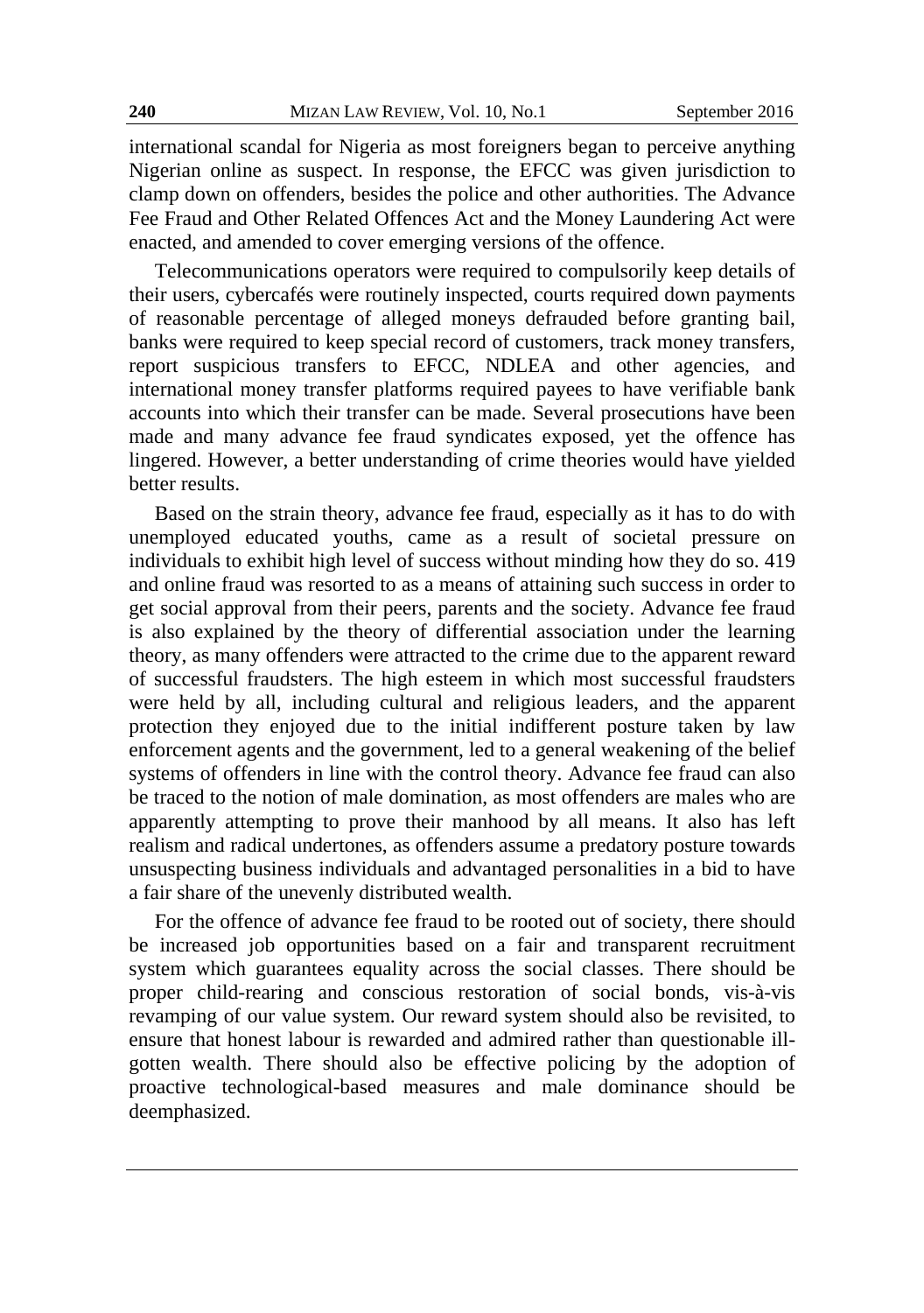## **3. Best Practices in Some Jurisdictions**

As discussed above, most of the crime problems in Nigeria results from poor governance. In Nigeria, as in most African and developing countries, corruption is the key culprit of poor governance which has led to social disequilibrium.<sup>78</sup> Corruption is therefore implicated as a major cause of crime.<sup>79</sup> There is the need therefore to reduce the rate of corruption if the crime problems bedevilling the country are to be successfully tackled. However, although Nigeria has set up two anti-corruption agencies, corruption is still endemic in the country. What therefore are the best practices in the fight against corruption which have worked in some countries with backgrounds similar to that of Nigeria?

A link has been established between high public conscientiousness and compliance with the rule of law by governors in societies with active civic participation.80 There is more compliance in those societies, like the advanced democracies, where there is such active citizen participation.<sup>81</sup> In this regard, lessons can be drawn from countries such as Kenya and Tanzania with regard to broad based efforts in the combat against corruption. Even more so, the schemes used and the achievements gained in corruption control in countries such as Hong Kong and Singapore are recommended for Nigeria and other countries which are under the grip of pervasive corruption. In Kenya, the National Tax Payers Association helps to sensitize citizens on how political office holders expend public funds. Their oversight has exposed some discrepancies through its periodic Citizens Report Card. $82$  Its audit for the March 2011 Citizen Report Card on the Constituency Development Fund (CDF) and the Local Authority Transfer Fund (LAFT) for 20 constituencies and 5 local authorities revealed that funds amounting to 24% for the CDF and 25% for LAFT for the financial year 2007/2008 in the sampled constituencies and authorities were mismanaged. <sup>83</sup> Another Citizens group in Kenya, the Muslims for Human Rights (Muhari) a community based association helps to monitor the use by MPs of budgets given to them to distribute as grants to their constituencies.  $84$  Similarly in Tanzania,

<sup>78</sup> Patrick Loch Otiendo Lumumba "Corruption: The Bane of Africa" in *Corruption in Africa: A Threat to Justice and Sustainable Peace* (ed.) Elizabeth Nduku and John Tenamwenye, pg 17-46 , Globethics.net Focus No. 14 available at

 $\leq$ www.globethics.net/documents>. Accessed Nov 10th 2015. 79 Id., p. 24.

 $80$  Ibid.

 $81$  Ibid.

<sup>82</sup> Jane Oshongo "Political Will and the Fight against Corruption" in *Corruption in Africa: A Threat to Justice and Sustainable Peace* (ed.) Elizabeth Nduku and John Tenamwenye, pg. 87 at 92. *Supra* note 78. 83 Id., p 92.

<sup>84</sup> Patrick Loch Otiendo Lumumba, *supra* note 78, p. 40.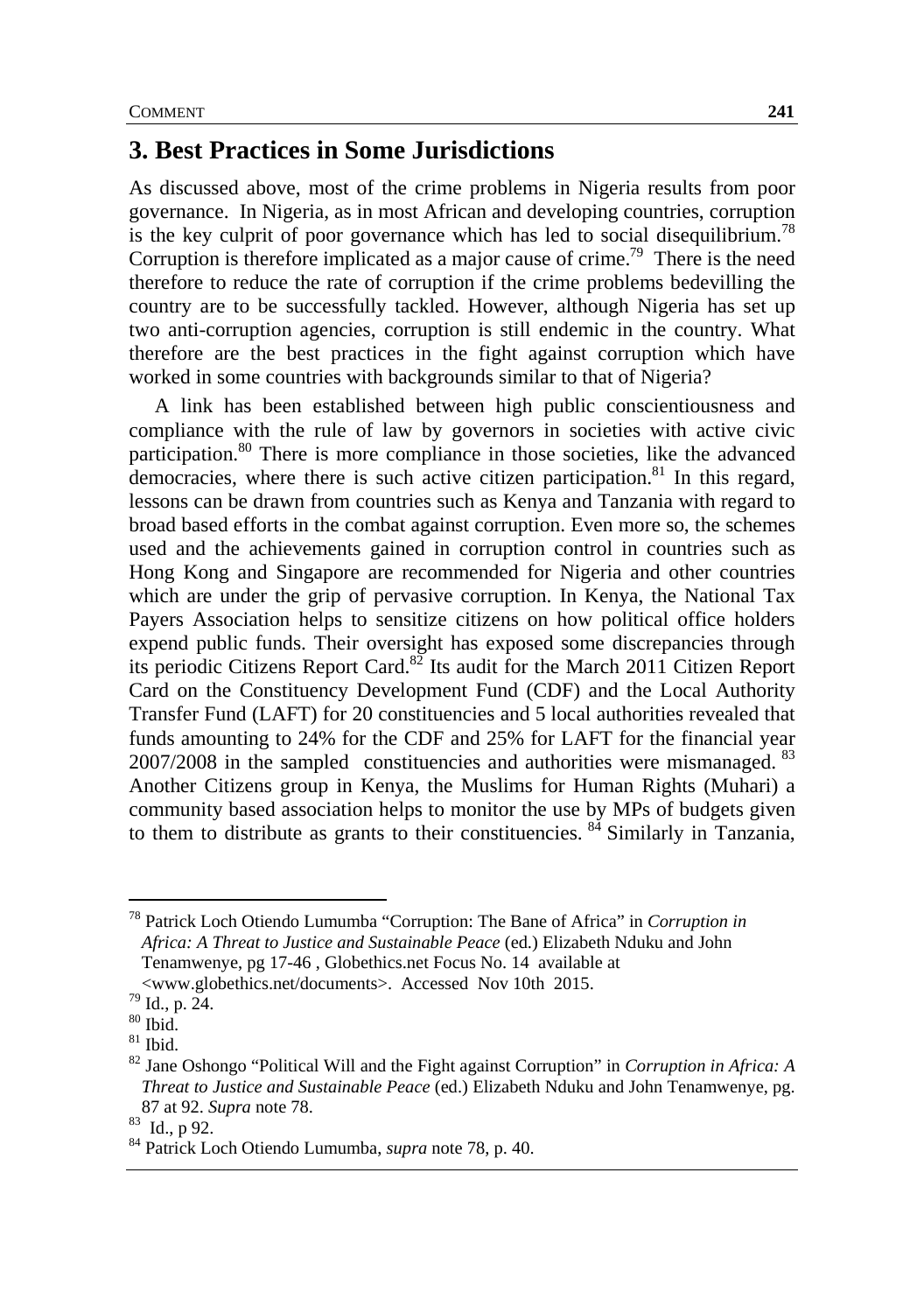the media and citizens organizations have been efficient in fighting against corruption.<sup>85</sup>

Best practices in legislation and enforcement are also recommended. For example, provision for private citizens' oversight of the anti-corruption fight can be included in anti-corruption statutes of Nigeria as is the case with the Hong Kong Independent Commission Against Corruption (ICAC). The law provides for four citizens advisory committees made up of private citizens.<sup>86</sup> The citizen committees are: the Advisory Committee on Corruption; (oversees general policy direction of ICAC) the Operations Review Committee; (general oversight of each of ICAC's departments) the Corruption Prevention Advisory Committee; and the Citizen Advisory Committee on Community Relations.<sup>87</sup>

Another critical factor which has helped in the success of anti-corruption commissions in Singapore (Corrupt Practices Investigation Bureau (CPIB) and Hong Kong (ICAC) is the presence of strong political will and strong support of the political authority in the anti-corruption war.<sup>88</sup> Other recommended best practices for the Nigerian anti- corruption effort from the Singapore experience are the need to have effective anti-corruption laws, for example laws that clearly define the meaning of corruption and includes amongst corrupt acts giving and receiving of 'customary gifts', establishes an effective anti-corruption Agency, (for example the CPIB), ensures effective adjudication (for example an independent judiciary and insulation of the judiciary from politics), and an efficient government (for example a responsive public service willing to cut red tape and ditch archaic methods of public administration.) $89$  These recommended practices have clearly identified and provided solutions for sociological factors like culture, custom, and poor governance practices which fuel corruption. In view of the critical contribution of corruption to the burgeoning crime problems of Nigeria and other African and developing countries, it is recommended that they adopt these best practices in the fight against the malaise if they must achieve any success in the war against crime.

<sup>85</sup> Conrad John Masabo 'Corruption and Fraudulent Culture: The Case of Tanzania', in *Corruption in Africa: A Threat to Justice and Sustainable Peace* (ed.) Elizabeth Nduku

and John Tenamwenye, p. 145 at 165, *supra* note 78.<br><sup>86</sup> Patrick Meagher, Anti-Corruption Agencies: A Review of Experience. World Bank 2002. Available at <www.1.wordbank.org/.../anti-corrupt/.../summaryWBpaperA>... Accessed on Nov  $7^{th}$  2015<br><sup>87</sup> Id., p 19.

<sup>&</sup>lt;sup>88</sup> Koh Teck Hin "National Anti-Corruption Strategy: the Singapore Experience. available at  $\leq$ www.unafei.or.jp/english/pdf/RS-No.86/No.86-14VE)>. Accessed on Nov 7<sup>th</sup> 2015<br><sup>89</sup> Ibid. See also Jon S. T. Quah "Anti-Corruption Agencies in Four Asian Countries: A

Comparative Analysis'. *International Public Management Review*, Vol 8, issue 2, 2007 *Electronic Journal* available at http.//www.ipmr.net accessed on Nov. 10th 2015.